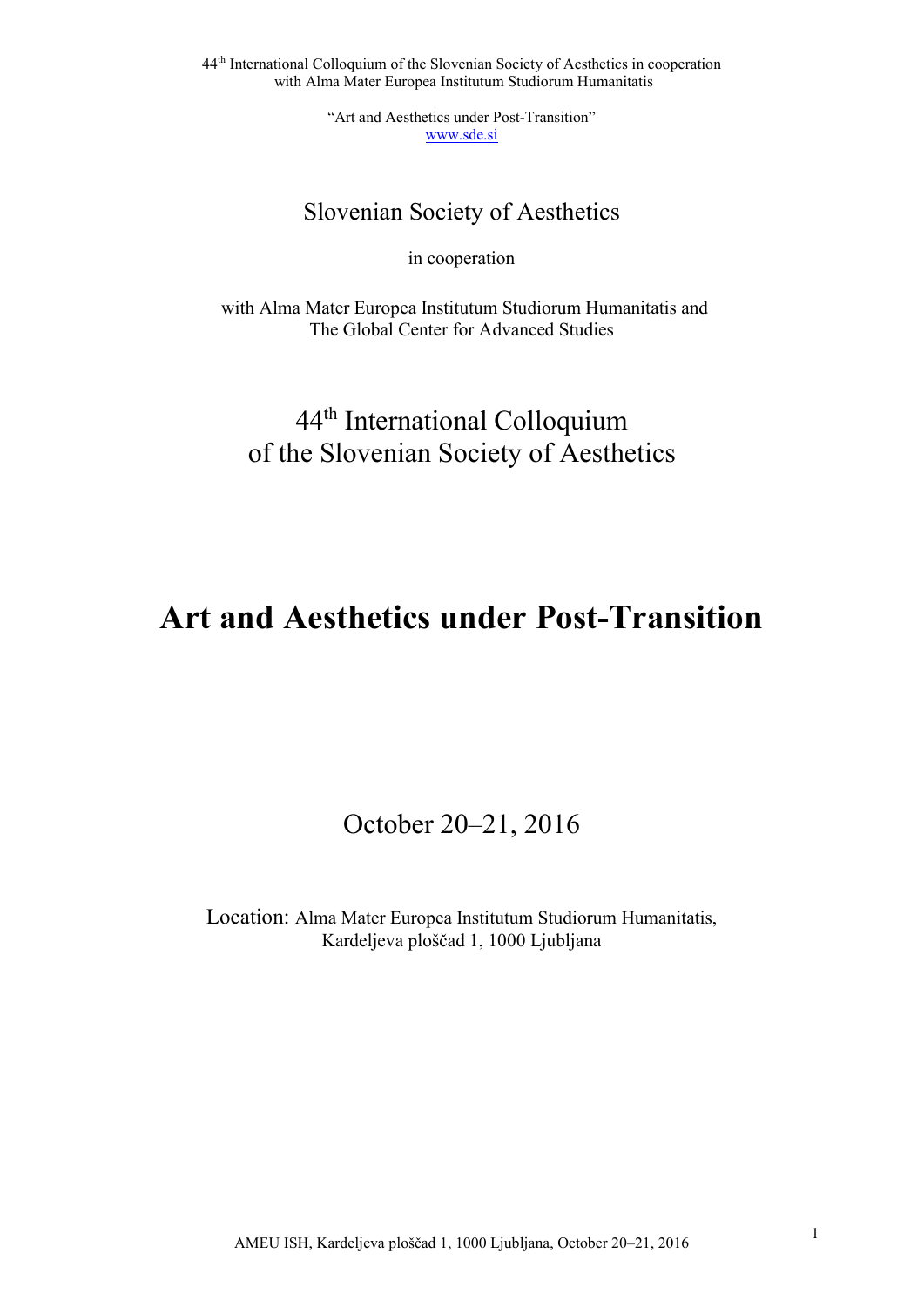44th International Colloquium of the Slovenian Society of Aesthetics in cooperation with Alma Mater Europea Institutum Studiorum Humanitatis

> "Art and Aesthetics under Post-Transition" www.sde.si

Slovensko društvo za estetiko v sodelovanju z Alma Mater Europea Institutum Studiorum Humanitatis in The Global Center for Advanced Studies

> organizira 44. mednarodni kolokvij z naslovom

Umetnost in estetika v posttranzicijskih razmerah 20.–21. 10. 2016, Kardeljeva ploščad 1, 1000 Ljubljana

S padcem železne zavese leta 1989 je prišlo do korenitih političnih, družbenih in ekonomskih sprememb v nekdaj socialističnih deželah. Na konferenci se želimo posvetiti umetniški produkciji in estetiki v okoliščinah, zaznamovanih s prehodom v pozni kapitalizem. Pri tem nas zanima specifičnost kulture, umetnosti in estetike v evropski regiji, ki je sicer formalno razumljena kot del prvega sveta, a jo zaradi kulturne drugačnosti in ekonomskih specifik prvi svet morda še vedno obravnava kot drugi svet. Zanimata nas tudi umetniška produkcija in estetika v neevropskih deželah, ki so prešle tranzicijo v pozni kapitalizem. Kakšna so razmerja sodobnosti do preteklosti in do drugih kultur? Kako umetnost in estetiko zaznamuje prehod v pozni kapitalizem in kako ju zaznamuje lastna kulturna tradicija? V nekaterih nekdanjih socialističnih deželah je imela kultura posebno mesto v družbenih sferah in je umetnost predstavljala eno redkih okolij, v katerih je bilo možno izražati ideološko nesoglasje. V sodobnosti razmere poznega kapitalizma narekujejo nova razmerja med kapitalom in umetnostjo, ki med drugim usmerjajo vso ustvarjalnost h kreativni ekonomiji. Kaj to pomeni za umetnost, ki si zada nalogo družbene angažiranosti in si prizadeva k prispevanju kritičnih komentarjev oz. intervencij? Kakšna so nova razmerja med umetnostjo in politiko ter med umetnostjo in ideologijo? Kako kulturo, umetnost in estetiko v posttranzicijskih razmerah zaznamuje kultura prvega sveta? Kako opredeliti sodobno umetnost in sodobno estetiko, do katere mere so ustrezne splošne opredelitve, na primer s sklicevanjem na globalizirani svet in aktualne tehnologije, oz. do katere mere je smotrno posebej opredeljevati produkcijo v posttranzicijskih razmerah? Ne nazadnje nad zanima tudi razpravljati, kakšna je recepcija in mesto umetniške produkcije in estetike, distribuirane iz razmer posttranzicije?

Kolokvij bo potekal v angleškem jeziku.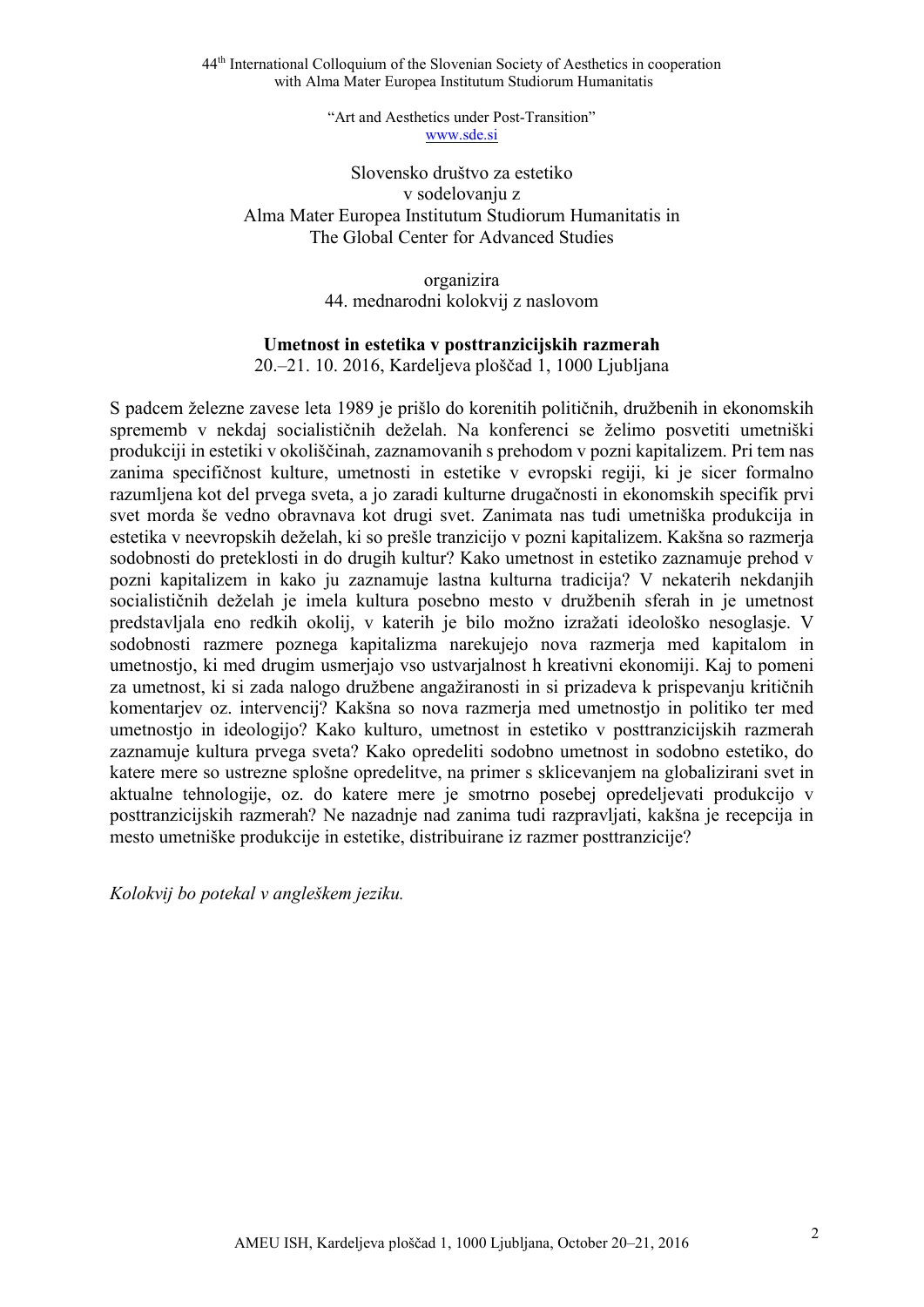#### Art and Aesthetics under Post-Transition

With the fall of the Iron Curtain in 1989, profound political, social and economic changes took place in the former socialist countries. The conference will be dedicated to the artistic production and aesthetics in the circumstances marked with the transition to late capitalism. We are interested in the specificity of culture, art and aesthetics within the European region, which is formally understood as part of the First World, but due to cultural differences and economic specifics the First World might still regarded it as the Second World. We are also interested in the art production and aesthetics in the non-European countries, which have passed the transition to late capitalism. What are the relationships of contemporaneity to the past and to other cultures? How art and aesthetics are signified with the transition to late capitalism and how they are marked with their own cultural traditions? In some former socialist countries culture had a special place in the social spheres and art represented one of the few environments, in which it was possible to express ideological dissent. In contemporaneity the conditions of late capitalism dictate new relationships between capital and the arts, which among other things, direct all creativity to creative economy. What does this mean for the arts, which undertakes social engagement and aims at contributing critical commentaries or interventions? What are the new relationships between art and politics, and between art and ideology? How culture, art and aesthetics of post-transitional situation is characterized by the First World culture? How to define contemporary art and contemporary aesthetics, to which extent it is relevant to use general definition, for instance with reference to the globalized world and the latest technology, or to which extent it makes sense to define production in posttransitional circumstances in particular? Last but not least we are also interested in discussing, what is the reception and the place of art production and aesthetics distributed from the conditions of the posttransition.

Program committee:

Assoc. prof. dr. Polona Tratnik (president of the committee), Slovenian Society of Aesthetics and Alma Mater Europea Institutum Studiorum Humanitatis Prof. dr. Curtis Carter, Marquette University, The Philosophy Department

Doc. Dr. Creston Davis, The Global Center for Advanced Studies and Alma Mater Europea Institutum Studiorum Humanitatis

Prof. dr. Lev Kreft, University of Ljubljana, Faculty of Arts

Prof. dr. Miodrag Šuvaković, University of Arts, Belgrade and Singidunum University, Faculty for Media and Communication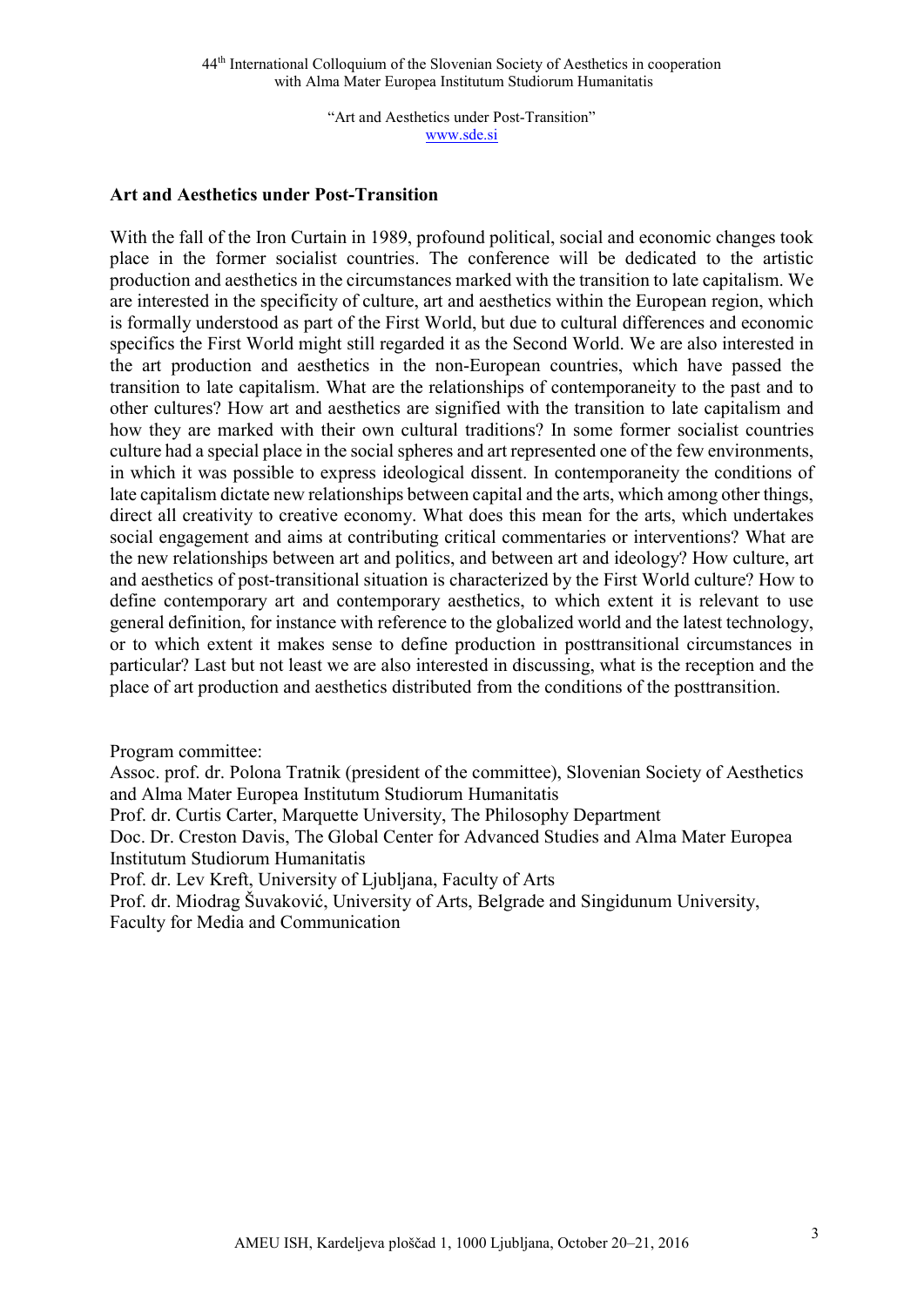44th International Colloquium of the Slovenian Society of Aesthetics in cooperation with Alma Mater Europea Institutum Studiorum Humanitatis

> "Art and Aesthetics under Post-Transition" www.sde.si

#### četrtek, 20. oktober / Thursday, October 20

9.45–10.00 otvoritev / Opening

10.00–10.35 Miško Šuvaković, "Art and Aesthetics under Post-Transition: Grey Zones Now and Here" 10.35–11.10 Aleš Erjavec, "Art and Recent Politics of Representation in Eastern Europe"

11.10–11.30 odmor za kavo / Coffee Break

11.30–12.05 Nikola Dedić, "Art After Postsocialist Transition" 12.05–12.40 Creston Davis, "Iron the Curtain and Other Aesthetic Myths"

12.40–14.30 odmor za kosilo / Lunch Break

14.30–15.05 Andreja Hribernik, "Museums and the Political" 15.05–16.40 Darko Štrajn, "Transition in the Balkans' Cinematography" 16.40–17.15 Jan Babnik, "The Photographic Return to the Real. And the Real Being Rather Impatient"

17.15–17.35 odmor za kavo / Coffee Break

17.35–18.10 Irena Plešivčnik, "Kreativne industrije in trajnostna paradigma" 18.10–18.45 Petra Bole, "Art Jewellery under Post-Transition"

#### petek, 21. oktober / Friday, October 21

10.00–10.35 Polona Tratnik, "Becoming (m)Other – Maja Smrekar's Biopolitical Manifesto" 10.35–11.10 Bojana Matejić, "Humanitarianism vs. Dehumanization of Art in the Post-Socialist Spaces of Culture"

11.10–11.30 odmor za kavo / Coffee Break

11.30–12.05 Sebastjan Leban, "Radical Critical Politics/Aesthetics" 12.05–12.40 Lev Kreft, "Squaring the Circle: Troubles with Artivism"

12.40–14.30 odmor za kosilo / Lunch Break

14.30–15.05 Mojca Puncer, "The Case of Participatory Art in Slovenia Under Post-Transition" 15.05–16.40 Tomaž Toporišič, "Post-Transition and the Consequences of the Performative Revolution"

16.40–17.15 Kaja Kraner, "Production of Contemporary Art: Between Cultural Policy and Production of (the Effects of) Truth"

17.15–17.35 odmor za kavo / Coffee Break

17.35–18.10 Gita Zadnikar, "Aesthetics, Art and Movements of Resistance" 18.10–18.45 Pia Brezavšček, Alja Lobnik, "What Becomes of Art After Future Ends? The Example of Rog Factory"

18.45–19.00 zaključek / Closure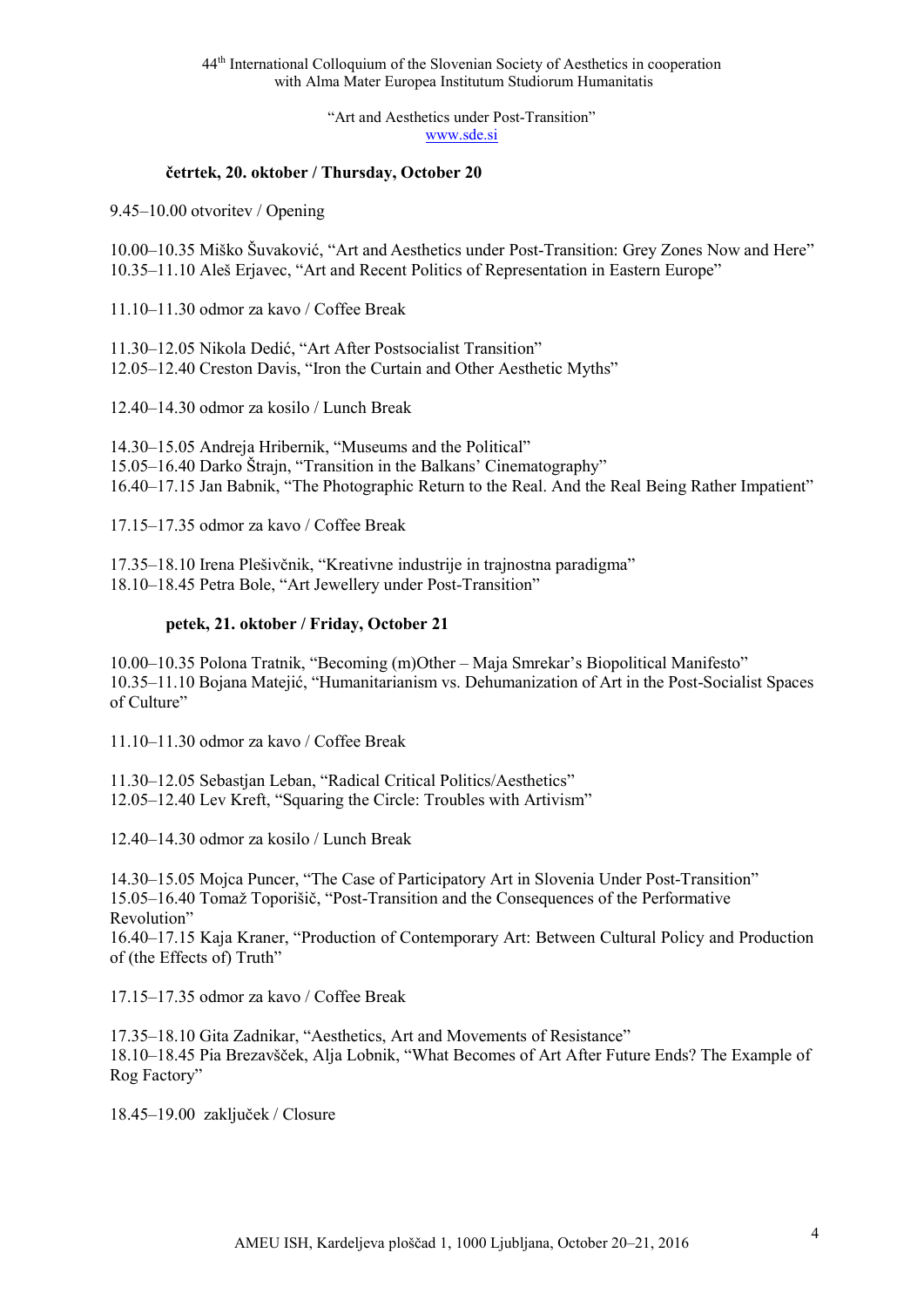# Miško Šuvaković Art and Aesthetics under Post-Transition: Grey Zones Now and Here

My main thesis is that the transition has not been completed and that we are now in the midst of transition changes the world - that contemporary art fictionalizes or defictionalizes our human condition.

In my paper, I will point to theorisations of contemporary human, cultural, and artistic practices that relate to antagonistic and certainly turbulent or transitional processings of production and reproduction in arts and culture. In broadest terms, the field of performing sociality and its performativity is the field of politics, which one may trace, with its rises and falls, from Aristotle's local (zoon politikon) to the utterly contemporary multiple confrontation of antagonisms and the potentiality of globality. That field is not only that of a voluntary or coercive ordering of the social, but also an affect or expression of human concern as well as wish that appears in all those activities that constitute *real life* as real, true life - i.e., arta s life and life as art. My intent in this article is to point to the hybrid complexity of contemporary phenomena in relation to the criteria of the politics of time (dialectic historicisation) and politics of space (geographic difference) throught transitional art. In relation to every contemporaneity that has occurred or is occurring at different times and in different places, the contemporary art and culture required different conceptualisations of "modernisation" and different conceptualisations of a critical response to the transition of global/local practices from the margins of society to its hegemonic centre, both internationally and locally.

Miško Šuvaković received his PhD from the Faculty of Fine Arts at the University of Art in Belgrade in 1993. He has been professor of appalied aesthetics, Faculty of Music in Belgrade (1996-2015). He is professor of applied aesthetics & theory of art and media, Faculty for Media and Communications, Belgrade. He is dean of Faculty for Media and Communications, Belgrade. He is president of the Society for Aesthetics of Architecture and Visual Arts Serbia. He is vice president of IAA.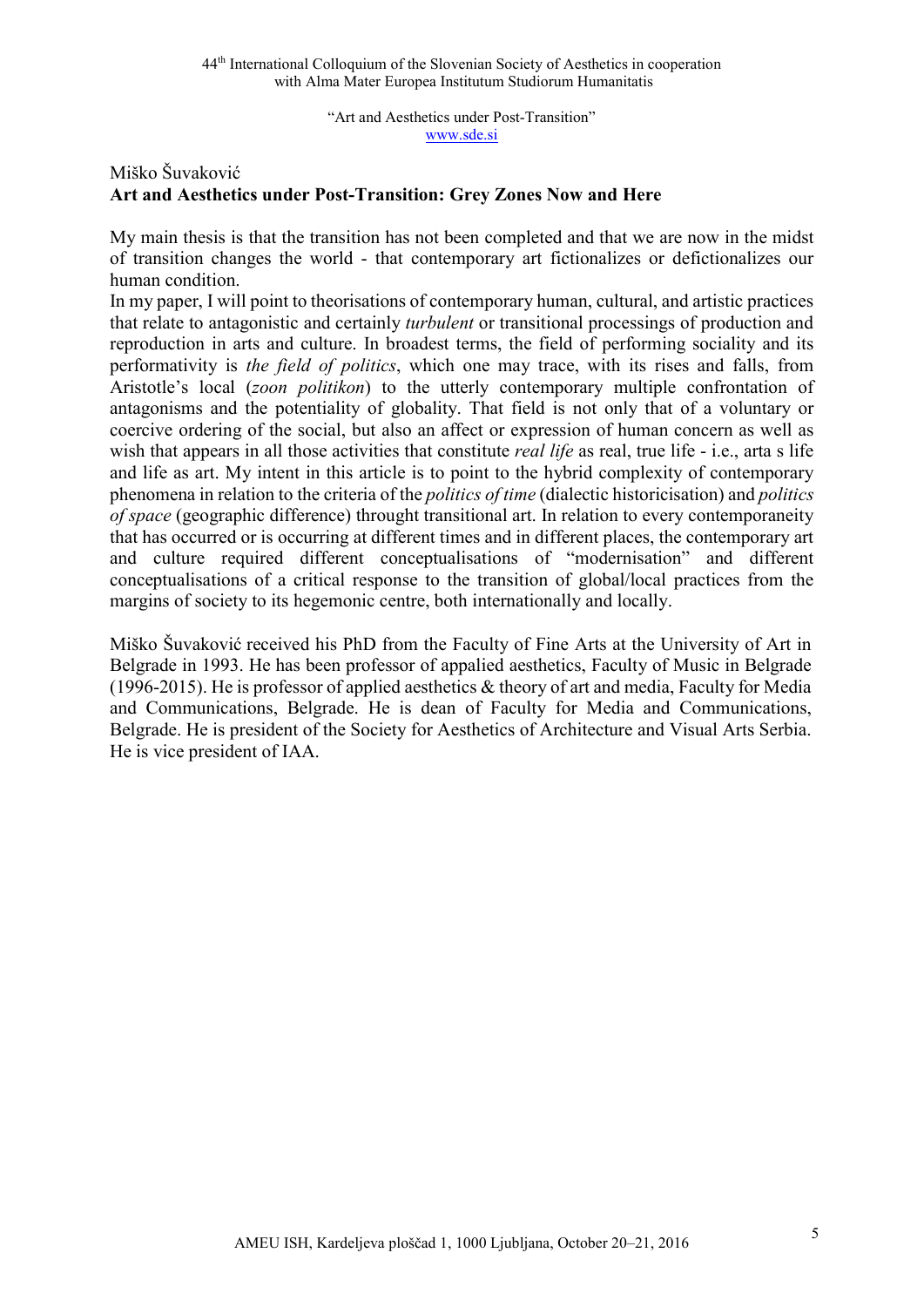## Aleš Erjavec Art and Recent Politics of Representation in Eastern Europe

The author first focuses on some of the ways in which subjectivization, representation, and selfrepresentation have been carried out in Eastern Europe and on the role that art plays in these processes. He first points to two related features of the region: an absence of a common point of identification and a split between the view from the outside and that from within the region. Rancière's notions of "voice" and "speech" are introduced, with "speech" being proposed as a precondition for subjectivization and political representation. The author then broaches the import of Eastern European art in recent processes of subjectivization, identification, and representation of the region's constitutive parts. These started in the 1980s and reached their apogee in the decade after 1989 when art acquired an unprecedented role in Eastern European societies for it not only expressed and reflected upon the on-going political and social events but also supplied persuasive artistic achievements that facilitated Eastern Europe's progressive proximity to Western Europe. This special position of art in the region diminished with the political developments that followed, which no longer necessitated or supported such an extraordinary place of art in the former East Europe. In the closing part of the paper the author explores the contemporary "global" view of Eastern Europe as a "second-hand Europe."

Aleš Erjavec is Research Professor in the Institute of Philosophy, Scientific Research Center of the Slovenian Academy of Sciences and Arts, Ljubljana, Slovenia. His publications include: K podobi [Towards the Image], (Ljubljana 1996, Changchun 2002); Postmodernism and the Postsocialist Condition (ed., Berkeley 2003, Taipei 2009); Ljubezen na zadnji pogled. Avantgarda, estetika in konec umetnosti [Love at Last Sight: Avant-Garde, Aesthetics and the End of Art], (Ljubljana 2004, Belgrade 2013); Estetika in politika modernizma [Aesthetics and Politics of Modernism] (Ljubljana 2009); Aesthetic Revolutions (ed., Durham, 2015, Shanghai, forthcoming), Critical Aesthetics (Shanghai, forthcoming). He was the president of the Slovenian Society for Aesthetics (1983–1999, 2005–2011) and the president of the International Association for Aesthetics (1998–2001).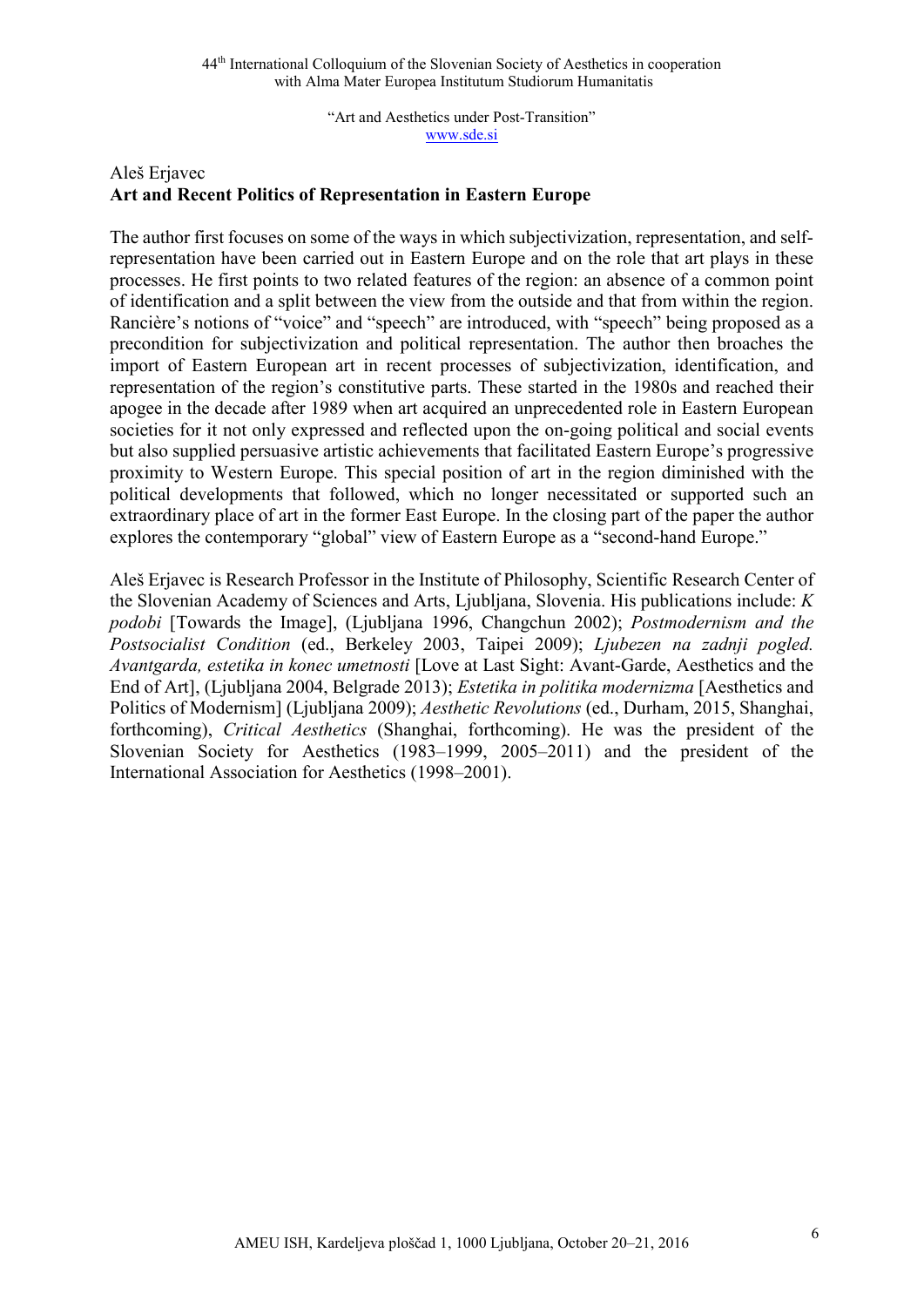#### Nikola Dedić: Art After Postsocialist Transition

The main objective of this paper is to provide an outline for a theorization of the following questions - what is it that specifically determines the art of our time in former socialist countries (particularly Yugoslavia), that is, how do the conditions in which this art is created differ from the conditions in which art was created a decade or even twenty years ago? We believe that in order to carry out this analysis, it is necessary to take into account several factors - first: a) the question of the specificity of the social order within which the art of our time is created, and that is the question of evolution of a neoliberal "transition" state and its ideological apparatus; b) the problem of material work forms, which has to do with economic production models that both contemporary neo-liberal state and art are based upon; c) the issue of value (for want of a better word let us call it "aesthetic") which is implied or entailed by the work in the field of art.

key words: post-socialism, post-socialist art, ex-Yugoslavia, neoliberalism, transition

Dr Nikola Dedić is an associate professor of art history at Faculty of Music, University of Arts in Belgrade. His books include: Utopian Spaces of Art and Theory after 1960 (2009), Towards Radical Critique of Ideology: From Socialism to Postsocialism (2009), Triumph of Contemporary Art (co-author, 2010), Less than Human: Srđan Đile Marković and Underground Figuration (2011) and A Painting in the Age of Media: Dragomir Ugren (2011).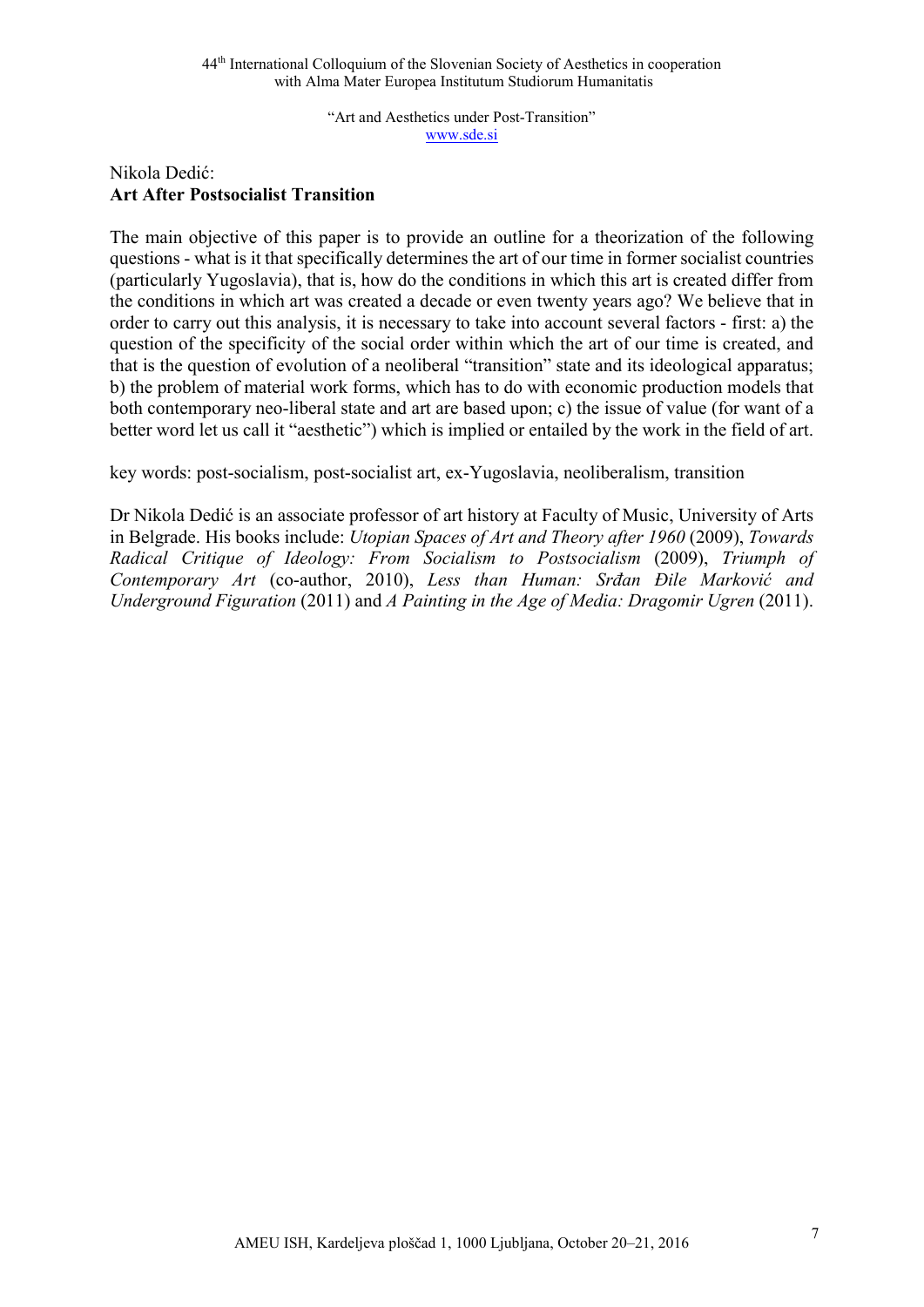## Creston Davis Iron the Curtain and Other Aesthetic Myths

Ironing is a verb meaning to flatten out--to erase all difference within a designated horizon of being or plane. The onslaught of Western (American) powers into Yugoslavia was an act of imperialism that installed a "soft" form of colonialism that today we call "Neoliberalism." The effects of this Ironing out of cultural differences under a new regime of international financial networks has wreaked havoc and violence both physical and otherwise. This paper will trace out the effects of this "ironing" violence within the field of aesthetics within Slovenia.

The aesthetic within Slovenia is best located in what my teacher, Fredric Jameson called the contradiction between form and content--a living contradiction and tension that not even Foucault could get right. In this paper, I will identify and characterize the neoliberalization of the aesthetic within Slovenia and the "dark-space" that opens up as a countervailing measure of resistance within and beyond this aesthetic. Additionally, this aesthetic fallout has created new forms of political subjectivities that are today unarticulated and devoid of a collective desire. I will draw on several examples of artists in Maribor that have created this "vanishing mediator" beyond neoliberalism but with an "Iron" without a board.

Davis has published several books some with Slavoj Zizek, Clayton Crockett and John Milbank, and wrote the Foreword to one of Peter Sloterdijk's books. He has also published many peer reviewed articles in journals such as Angelaki, Political Theology, Rethinking Marxism, Polygraph among others). He created and co-edits two academic book series (New Slant, Duke UPress and Insurrections, Columbia UPress) and lectures around the world including a semester at the University of Silesia (Poland in fall, 2012) and taught in the Philosophy Department at Colorado College in 2015. He has several books under contract including one (with Alain Badiou), has written two novels (forthcoming), and has published articles with Al Jazeera, The European Magazine, Truthout, and the Huffington Post. He currently teaches courses on subjects such as Philosophy, Culture, Theology and the Humanities with the Global Center for Advanced Studies, and Alma Mater Europaea-ECM in Slovenia. https://globalcenterforadvancedstudies.org/creston-davis-curriculum-vitae/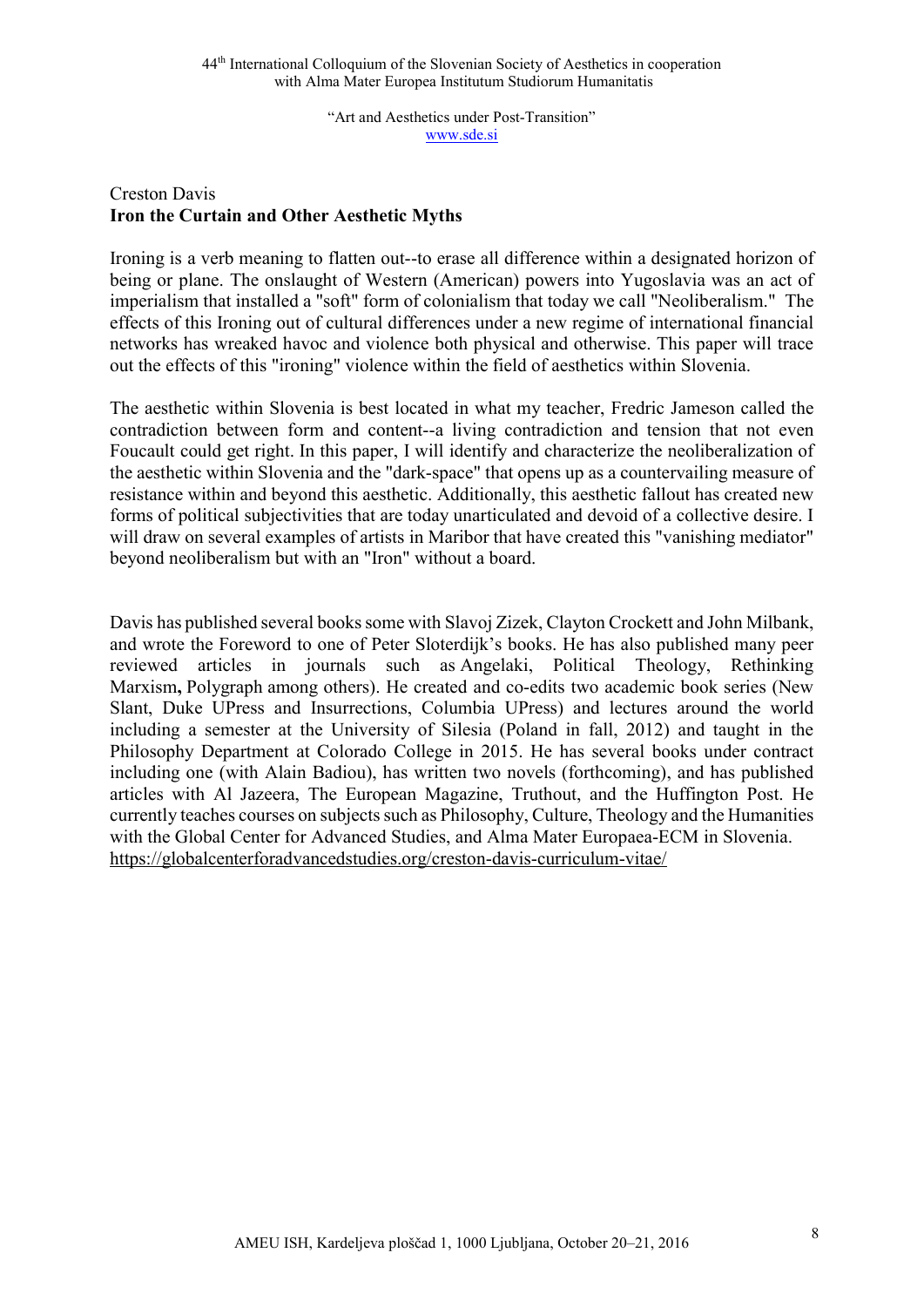#### Andreja Hribernik Museums and the Political

The art museum in general is facing a challenge as an all-encompassing capitalist logic causes the homogenisation of space and time and erases the sense of otherness in the world. The talk will show the explicit case of a museum that was marked by the era of socialism and question whether this kind of past that still reflects on the museum today and whether it can be a potential for a space that offers resistance to the all encompassing commercialisation that is happening also in the field of art. There will be a special focus on the Koroška galerija likovnih umetnosti as an institution which was built on the utopian idea of a better world in the 60s and will show how the actualisation of these ideas can help us to think the future.

Museum in general is an institution with changing social roles, inherently contradictory in performing those roles and traversed by many social conflicts. Due to this contradictory nature, museums are often described in opposite terms: on the one hand as ideological institutions – disciplinary ones, but, on the other, as spaces of free imagination, creativity and emancipation. I believe that it is precisely this contradiction that brings to the foreground museum's social and political potentiality.

Brief historical overview of museums established in Slovenia (part of Yugoslavia at that point) after the WWII shows that they were mostly founded on the basis of bourgeois values – contributing to strengthening of national identity, maintaining and protecting local cultural heritage, and promoting art and culture's own development. These museums acquired mostly modernist artworks for their collections, but were still socialist in terms of their public institutional status, as they were in social ownership of the local community. This type of socialist-modernist museums were primarily characterized by their openness to wider public, as they were intended to be museums for the people, reaching out to working classes that traditionally were not its audience, and to offer them an image of new socialist society. This already shows a certain discrepancy, a split that marks the institution of a museum in general which is shifting between the traditional role of the museum in terms of institution that is ideological and the opening up of the institution to new practices.

As a difference to the ideological context of a socialist museum, the social, political and economic reality of the museums today is global capitalism and commercialisation. The basic question connected to this past is whether the institution of the museum today is having a potential to be the museum for the public, an institution with a political potential and not museum for the masses. For this reason we will explore the political dimension of the museums and their connection to utopia. Through this we will address also the political and utopian dimension of art.

Andreja Hribernik is director of the Koroška galerija likovnih umetnosti. She has been working in art museums since 2006 engaging with the topics of socialist heritage and the potential of a museum as an institution.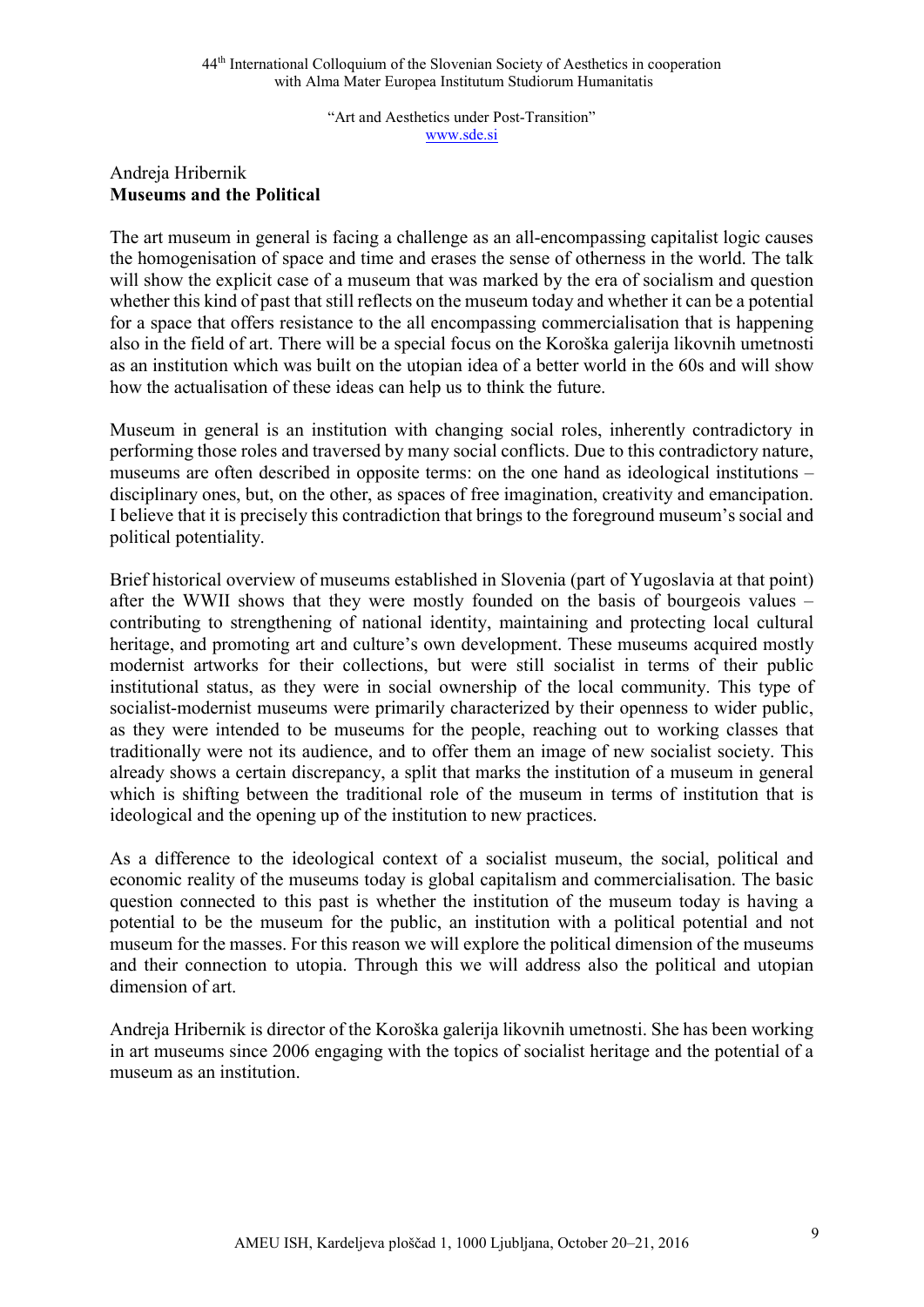## Darko Štrajn Transition in the Balkans' Cinematography

Although in the social reality of the Balkans in the first two decades after the "death of communism" especially nationalism is far from over, the local cinematography is tending to escape, or ignore, or criticise, or avoid, or, yet again, confront it…, and it mostly tries to move away from representing it or even advocating it by interiorising its decisive codes. There is evidence that could be verified in 21<sup>st</sup> Century films, which supports hypotheses that the political signifiers in films are reallocated, they are entering into a wider social contextualisation, through which the whole political dimension, far from being absent, loses its role of surdétermination of cinematic themes and structure of film narratives. Porumboiu's film 12:08 East of Bucharest (2006), for instance, delivers a readable epistemological break effect considering the role of political signification in films, which were produced in the Balkans, especially those shot in former communist countries in the area. The film marks a point at which a space of political signification opens to deconstructive re-structuring: a troubling opposition "democracy versus dictatorship" is rendered to the past, considering that the whole framework of political culture becomes unclear as opposed to the times of one Party rule. Thomas Elsaesser pointed out in his seminal book European Cinema / Face to face with Hollywood (2005) that in the post-national period "Films' attention to recognizable geographical places and stereotypical historical periods" begun to "echo Hollywood's ability to produce 'open' texts that speak to a diversity of public, while broadly adhering to the format of classical narrative." No matter how much this tendency had appeared in the past in the cinematography of the Balkans, not so rarely also in the period of "national" cinematography under communism, we have to deal today with films, which in most part confirm just mentioned hypotheses. This holds true in the case of many feature films, which "deconstruct" the past, but it could be proven in an increasing number of feature films, which make use of genre codes or simply try to work on globalized topics. However, at the same time, the location of the Balkans, its immeasurable cultural diversity, reach and in many respects baffling violent history remains to be a ground for some singular visualisations and dramatization in films by younger generations of film makers. On the other hand the "language" of visual media interferes into the formation of local cultures. Furthermore, digital technologies, which work not only in favour of democratisation and accessibility of contemporary visual media, are modifying perceptions and modes of appropriating cultural traditions. In such a framework aesthetics become interlaced with the social context and political statements in the cinema. Therefore, aesthetics cannot be so transparently formulated as they could have been in times, when they made use of metaphors and "hidden" messages. Cinematography of the Balkans nevertheless enters the world cinema as rather "readable" to global audiences and especially to those, who attend many film festivals.

Key words: Balkans, cinematography, politics, aesthetics, nationalism

Prof. Darko Štrajn participates in the research programme in educational sciences at the Educational Research Institute and he lectures in film and media studies at the Postgraduate School for Studies in Humanities (AMEU-ISH) in Ljubljana. Film studies and film criticism made an important part of his work throughout his career.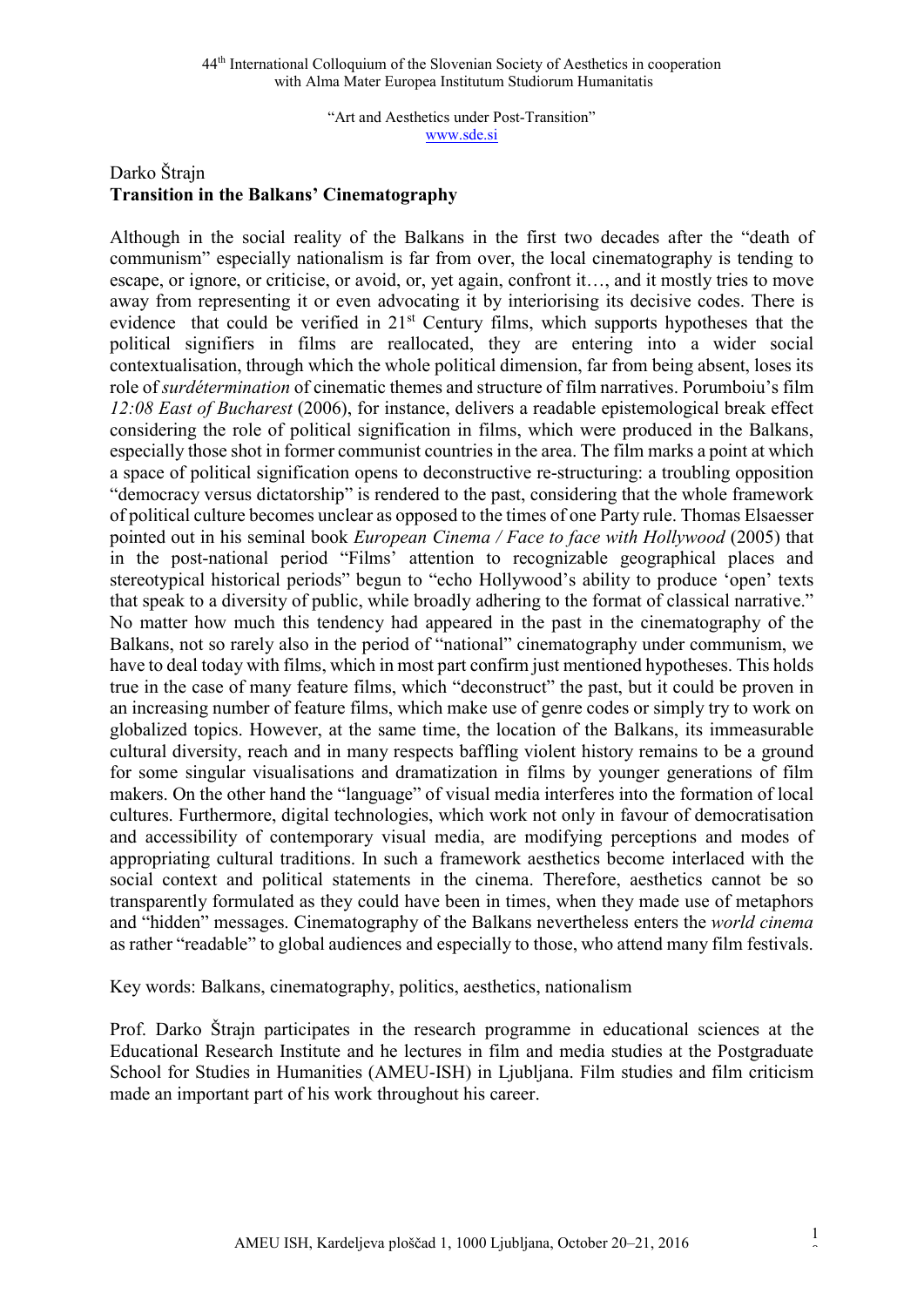# Jan Babnik The Photographic Return to the Real. And the Real Being Rather Impatient

If we would have to state what denominates contemporary art today – it would undoubtedly be the privileged status of photography (and its theory) in it and foremost its documentary mode. Successful contemporary photographer working in the field of art today is a producer art-theory commodities, skilfully negotiating between art and photography theory, and art, and almost by necessity does not neglect the pressing issues of our time employing the complex genres of engaged art and photography. This professionalization gave birth to the new figure of a photographer – »photographer-artist-researcher« working in the new circumstances (perpetually transitory) for the new community (susceptible fort the new, contemporary oscillatory role of photography). On the other side (if we are to momentarily agree on the opposition between documentary and art) there are new modes of photography developing and emerging such as investigative photography, involved photography, participatory photography, etc … It seems as both branches of photography are returning to their origins. On the one hand with constant playing with and investigation of the conditions of the photography real and on the other hand with the return to photography as a valid research tool and the tool of social change. To the »real« of photography. However, the real itself got sick of waiting. Today the real of photography is a field in which billions of photographs linger, lives, reproduces themselves, flickers with the frequency of the digital screen, ornaments themselves with likes, comments and remarks, and constantly battles fort he fleeting attention – which seem so fleeting that it seems that fort his »new« photography one does not even need the »old« photographic attention – because it is being replaced by some other more profound, for some even ominous, attention of the eye of the apparatus of algorithms. With examples from the field of contemporary photography the presentation will try to showcase this unsuccessful meeting of photography and the real.

Jan Babnik, born in 1977 in Ljubljana, where he currently lives and works as an editor, curator, and educator, is editor in chief of Membrana, a magazine on photography, and director of Membrana Institute - publisher of the magazine Fotografija and Membrana, books on photography and photography theory, and organizer of education modules (School of Photography Criticism). He has been a member of the Slovenian Society of Aesthetics since 2005. In 2008 he finished his MPhil in Philosophy at the Faculty of Arts, University of Ljubljana. He is a PhD candidate in the Philosophy and Theory of Visual Culture course at the Faculty of Humanities, University of Primorska. In his PhD research he is focusing on the phenomena of the rise of participatory photography practices at the end of the 20th and the beginning of the 21th centuries and their relation to the traditions of documentary photography and participatory documentary practices. jan@membrana.si

www.membrana.si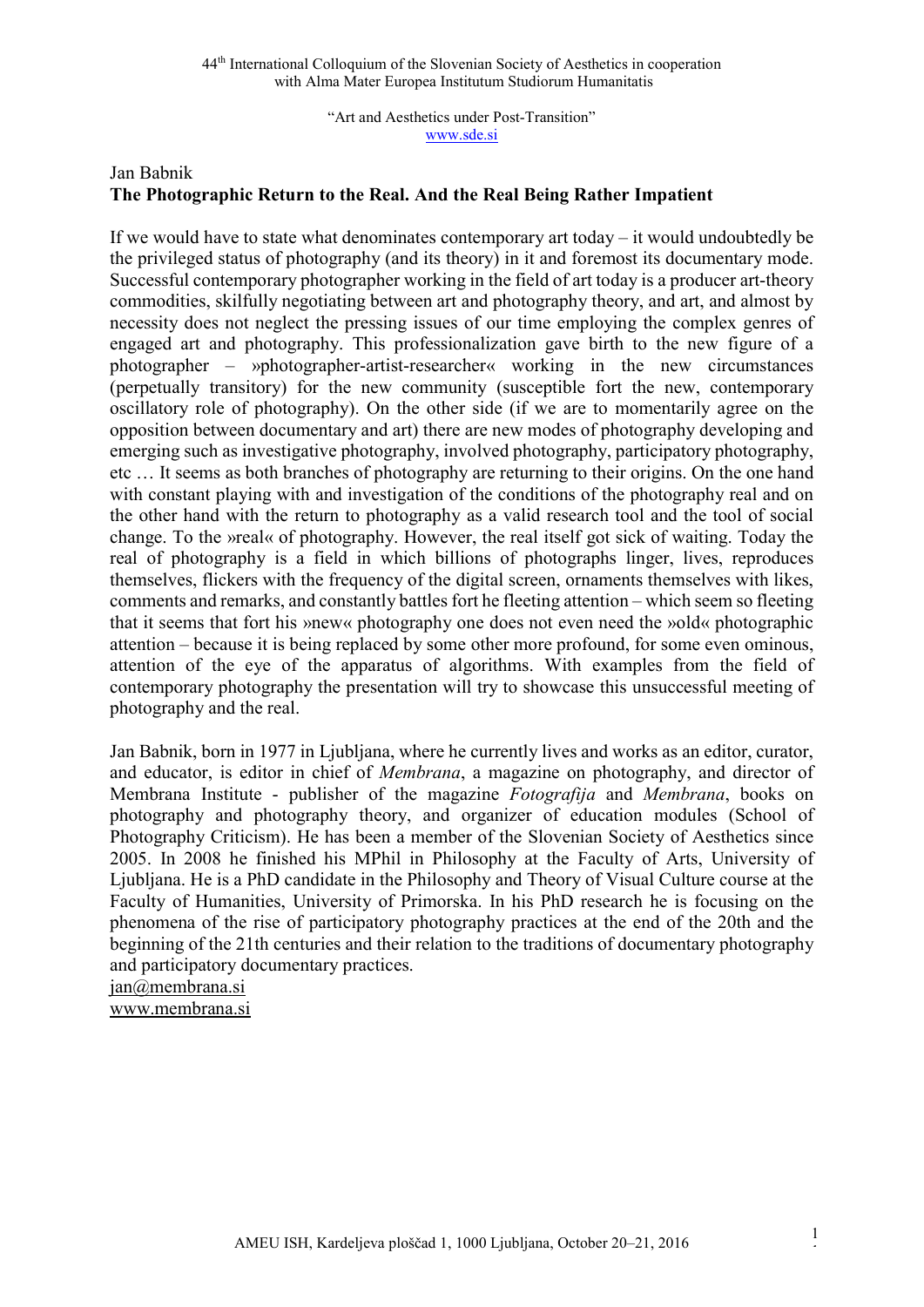#### Irena Plešivčnik Creative Industries and Sustainable Paradigm

Creative Industries (CI) are a contemporary phenomena that heralds a new creative paradigm of the social structure, economy and politics, where human creativity presents a new source of capital. CI are also exposed in the strategic development programs for 2014-2020 in both the EU and Slovenia, as it would contribute significantly to the competitiveness of the economy.

In the forefront of the new paradigm is economic profit, which dominates the aspect of social justice and responsible behavior towards the environment. The negative consequences of such a modus operandi towards creative workers and the environment, urge a reflection on the state and future of fashion and CI paradigms. In teh field of CI in which up to now has not been done a lot of critical research, is especially serious the aspect of sustainable development.

The paper will present an overview of the philosophical-theoretical understanding of creativity and of the creator and the changes and the context that led to the present situation. It will introduce concepts that serve also as guidliness how to think about the possibility of positive changes in the field of CI. It presents a critical view on the concept of sustainable development and gives emphasis to the concept of green aesthetics, as given by Yuriko Saito. Both of them provide sustainability guidelines that can be applied to the design category of the CI. By engaging the ethical aspects of responsibility three levels are established, within which the changes should occur in order to achieve the principles of sustainability in the design field of CI (responsibility of the system, designer/brand and of consumer).

mag. Irena Plešivčnik, born in 1980 in Slovenj Gradec, has a master's degree in Philosophy and Theory of Visual Culture (2016), her thesis focus was on Creative industries and Fashion – Sustainable challenges.

Bachelor's degree studies were Spanish language with Literature and Political Sciencies (2006). During her undergraduate studies, she studied at the Faculty of Arts at the Universidad Autónoma in Madrid, Spain. Ever since high school up to and including postgraduate studies she was a Zois scholarship holder.

In the professional field she operates more than 10 years in the area of cultural production as a person for public relations, organizer and project manager in the areas of literature, art cinema, contemporary performing arts and classical, jazz and world music. For many years she operated as an actress in the theater in Spanish; last years she is dedicated to contemporary dance. Her passion is design; among others, has worked as a costume designer with various theater and contemporary dance producers.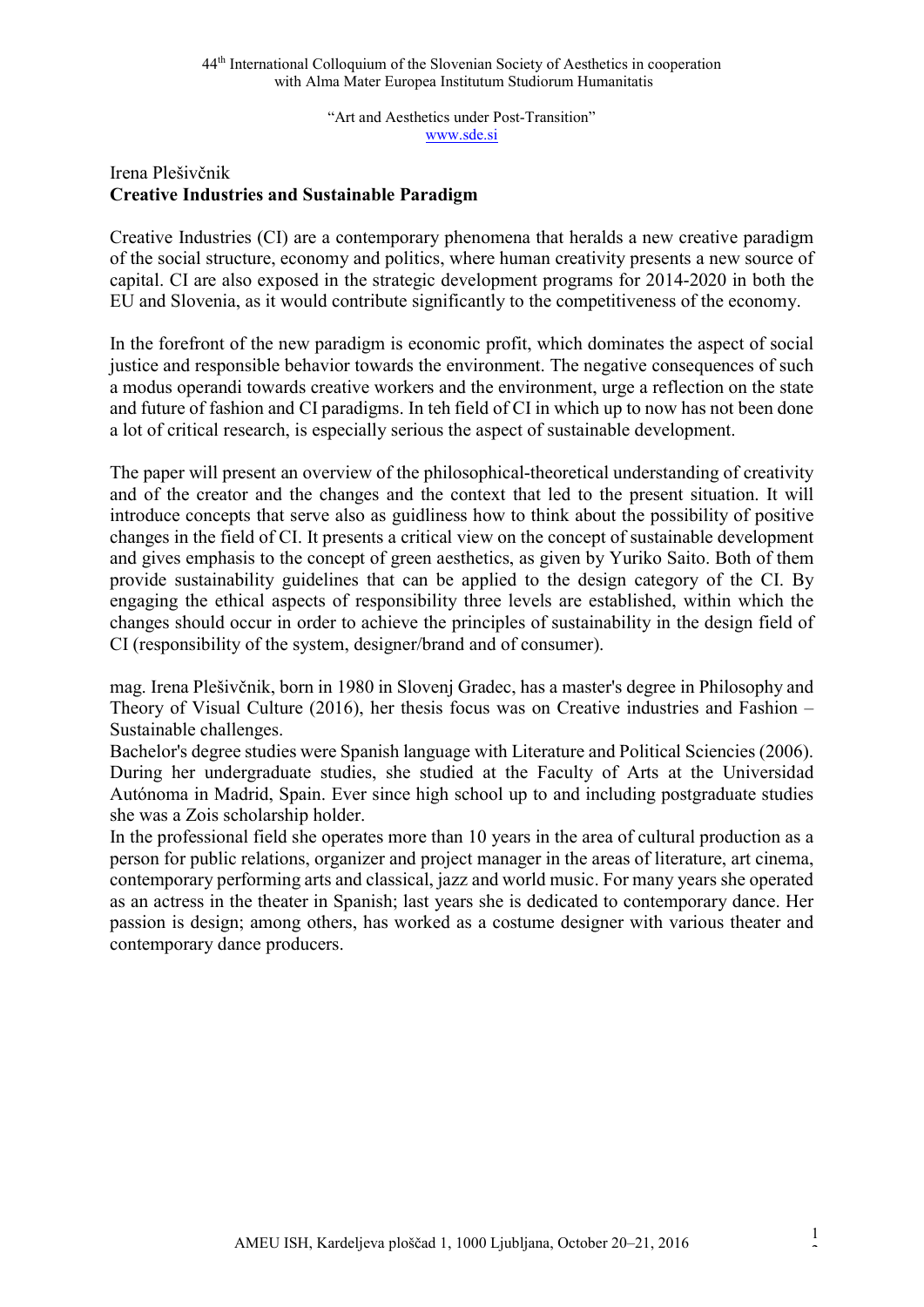### Petra Bole Art Jewellery Under the Post-Transition

With the fall of the Iron Curtain there have been major changes in the former European socialist countries, so we are interested in what happened with the artistic production of jewellery in the circumstances, marked the transition in late capitalism. In particular, we concentrated on the differences in the specificity of the culture and art of jewellery in the world, which is formally viewed as part of the "first world", but due to the political, social and cultural aspects against him, still treated as "other world". While in "another world" still raises the question of whether the jewellery art and what does the world of art jewellery in the "first" happening radical changes. How and in what way the world works of art of jewellery end of nineties years of 20th century of change and at the beginning of the twenty-first century, where we fix the artistic jewellery, what are their communication and participatory function and problematisation links with the rest of the world of art and culture, will set our considerations. Above all, we will outline the contemporary world of art jewellery and examples to find the characteristics, advantages and disadvantages, as it is clearly perceived that in the twenty-first century marked indicating the need for an in-depth and extended the theory of art jewellery in "another world". World art of jewellery around your avant-garde transition into the world of art in the sixties of the twentieth century and its "golden age" (the term Peter Dormer "Golden Age") at the end of the eighties with the implied changes from the nineties onwards, when they gradually begin to establish a different relationship between the artistic jewellery and the audience (itself provocative use of alternative, non-precious materials and exaggeration in the size of the already become commonplace and conventional), questioning about their place and role in today's art world. Artistic jewellery today is not fully understood as art, particularly pronounced in "another world". The consequence of all these factors, artistic jewellery, most convincingly addresses numerically small representatives of arts disciplines of artistic jewellery, while fighting for recognition and placement in the world of art. In the globalized mass artistic production, the new situation created in the nineties of the twentieth century with the collapse of the communist regime, information and digital development, expanded trade and cultural exchanges, created different conditions, changes in the understanding of the art of jewellery when they are in the forefront of increasingly different forms of action artists of jewellery, such as relational, processual, interactive and research. If contemporary art nineties "first world", typically that of social interaction modifies its importance, offering a variety of services to viewers or unpaid relate specific contacts between visitors (as a form of protest against the growing social fragmentation) and is focused in overcoming empty of content ready-mades and also as a profound shock aesthetic, cultural and political goals, such trend is only partially perceive in the field of artistic jewellery "another world", so we ask why this is so. The situation of late capitalism dictates a new relationship between capital and artistic jewellery, and among other things, directing a lot of creativity to the creative economy. What does this mean for art jewellery, which has primarily the task of social engagement and communication? Finally, over the interest may also be interested to discuss what the reception and location of the artistic production of jewellery and aesthetics, distributed from the situation of post-transition.

Petra Bole is an assistant professor at Faculty of Design in Slovenia where she is in charge for Department of Product Design and she holds a position of Vice dean for Art Activities. As doctor in humanities wrote a thesis on jewellery as art, investigating different art theories, philosophical and sociological aspects of art jewellery. She works as an artists, writer, curator,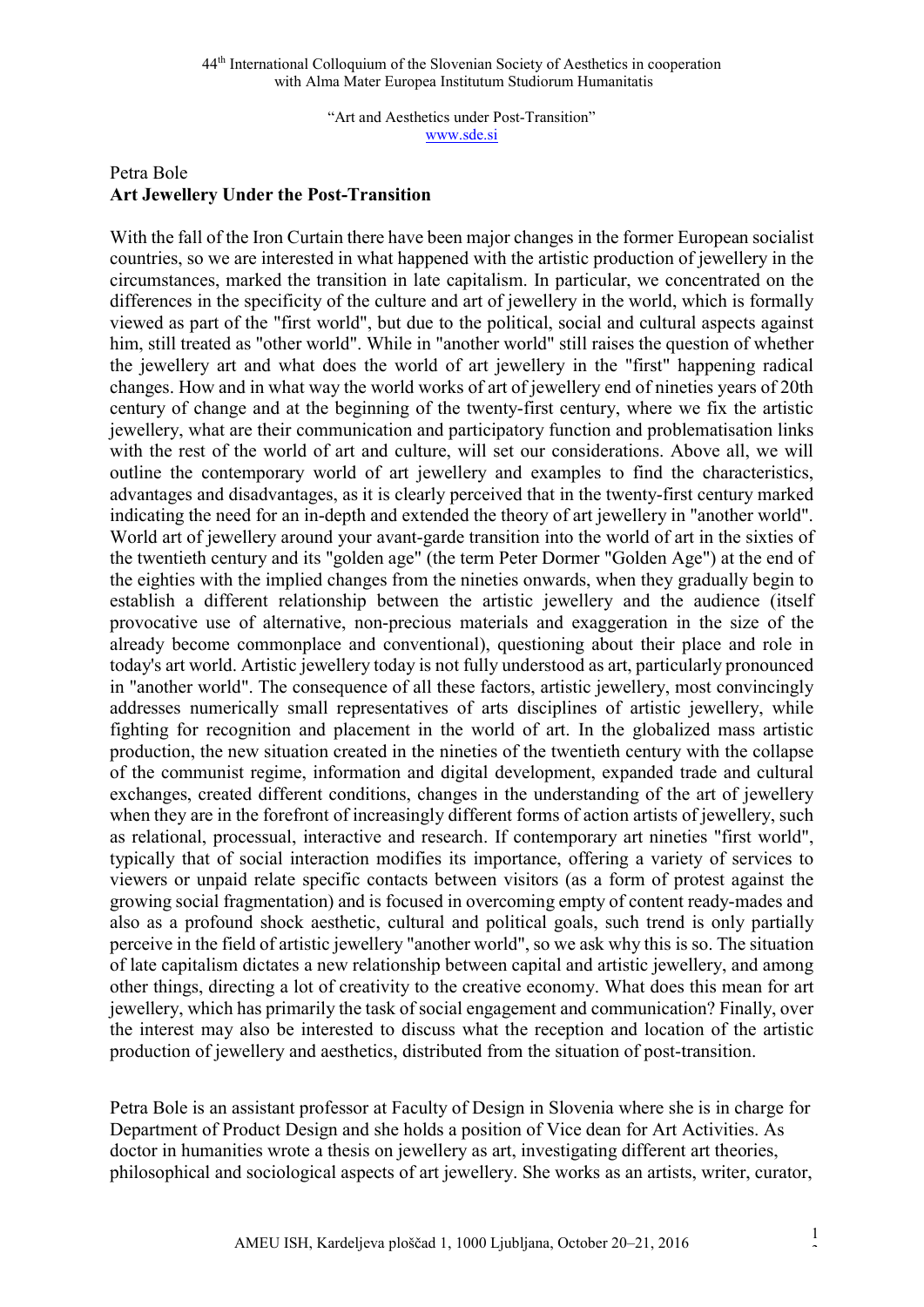editor and lecturer. Her educational background is in architecture (Faculty of Architecture Ljubljana) and jewellery (Master of Art at Sir John Cass Faculty of Art, Architecture and Design London). She is the founder and president of the Association for Contemporary Jewellery Slovenia (2003–2015). Since 2013, she is a president of Section for unique design of the Designers Society of Slovenia. She is the author of the book Jewellery as art. Short reflection on artistic jewellery.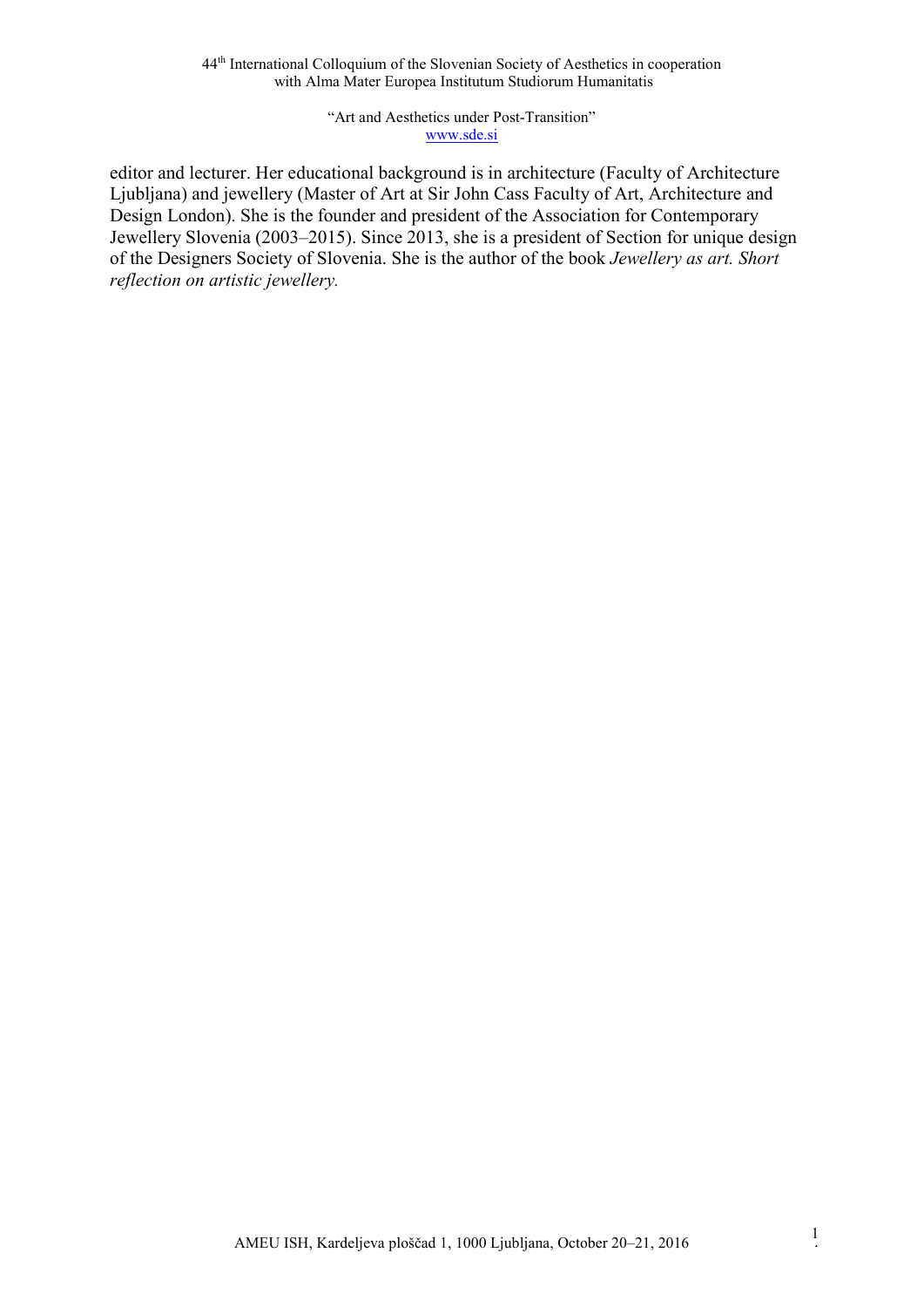#### Polona Tratnik Becoming (m)Other – Maja Smrekar's Biopolitical Manifesto

Addressing the issue of Anthropocene, the era in which humans are causing irreversible damage to the world, within the series  $K-9$  topology, has lead Maja Smrekar to the project Hybrid Family for which she realized a performance, within which she nurtured a puppy, by submitting herself to a two and a half months of physiological training to achieve that information were sent from amygdala to her anterior pituitary glands that caused the hormone prolactin to get released and to stimulate milk production in her breasts. The artist refers to this process as to the process of becoming, of becoming-animal, becoming-woman and becoming m(Other). Deeply rooted in her own experience, when in the beginning of the 3<sup>rd</sup> Millennium "the liberal capitalism finally struck hard into the newborn Slovenian economy," as she writes in the blog, and her parents lost their business, house, cars, forests, meadows, wine yards and her father committed suicide, she finds her way of resisting, which is in submitting herself to a "doghuman kinship relationship as a radical intimate action of 'returning home'."

In the presentation the process of becoming mother is to be analyzed in relation to the process of becoming animal and furthermore the process of becoming (m)Other is to particularly examined in reference to the mother and child unity, as regards the notion of die Umwelt and Hegelian and post-structuralist discussion of the identity and difference. The process of becoming (m)Other is to be finally examined as the biopolitical statement or intervention with the investment of artist's body with the purpose to re-gain the position of power, i.e. as an act of resistance to bio-power – the exercise of power on and through bodies.

Polona Tratnik, Ph.D., is dean and a vice-dean for research at Alma Mater Europaea – Institutum Studiorum Humanitatis and the principal investigator of the research program Investigation of Cultural Formations. She is Associate Professor at the University of Ljubljana, Academy of Fine Arts and Design, University of Maribor, Faculty of Education, Faculty of Primorska, Faculty for Design, and Sigidinum University, Faculty for Media and Communication. She was a Fulbright Visiting Scholar and Guest Professor at University of California Santa Cruz (2012), and a Guest Professor in Bejing, China, Helsinki, Finland, and Mexico City, Mexico. She is the president of Slovenian Society of Aesthetics. She authors five monographs, among others the Hacer-vivir más allá del cuerpo y del medio (Mexico City: Herder, 2013) and Conquest of Body (Springer, 2016).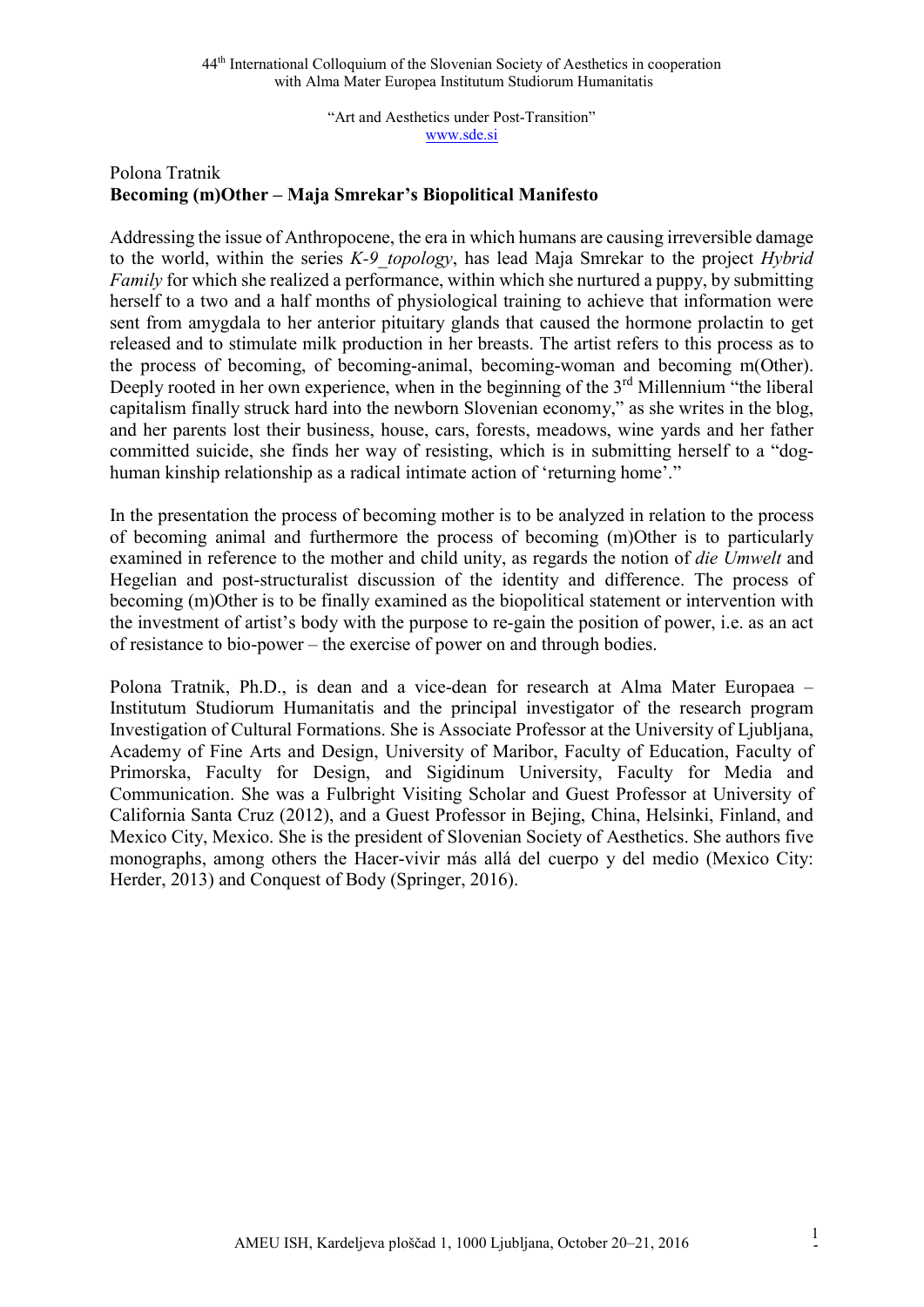## Bojana Matejić Humanitarianism vs. Dehumanization of Art in the Post-Socialist Spaces of Culture

The present-day humanitarian discourse, when it comes to global contemporary art practise, abounds in a variety of self-explanatory notions and imperatives such as: political art, community-based art, post-studio practises, participatory art, contextual art, socially engaged art, collaborative art, interactive art. It has been apparent for some time that artistic practise can no longer revolve around producing objects to be consumed by a passive audience, but must take an active part in interfacing with social reality. Such a change in perceiving the modality of a work of art and artistic practise, goes hand in hand with the post-Fordist economic changes and the immaterial and flexible labour imperatives. Claire Bishop has already depicted extensively such artistic phenomena in several of her publications.

From the early nineties, after the fall of the Iron Curtain in 1989, we have been informed that we ought to be involved with the humanist struggle for the 'politics of human rights', and for 'Art against terrorism', or engaged with social groups and minorities with the aim of integrating them into a 'legal sphere' of life. The humanitarian/humanist imperative, present in everyday political discourse, art and culture, presupposes an opposition between good and evil, where art as a human, humanist and humanitarian activity, is supposed to assume a 'responsible' role. Each otherness deserves to be politically seen and heard. Every minority has the merit of being included into the social regime of the visible – into the sphere of the "right to existence". The manifestness of bodies and their desiring and machinic life ought to be tracked and performed. Artists "cannot write poetry", because, after 9/11 "writing poetry is barbaric". The 'barbaric communism' of the Cold War rhetoric has been now replaced with the 'Islamic terrorism', justifying the humanitarian right to intervention. 'We' should all 'enunciate', 'declare', 'verbalize', 'speak', 'break silence'… about the Holocaust/Shoah, for such a Thing 'will never happen again' as long as the patronizing military intervention against the disobedient easterners proceeds.

In the view of such rhetoric, Art must be 'political', 'socially engaged' and 'participatory', to the extent that it indicates the sharp distinction between the places of violence and those of justice. However, as Marx indicated so many times, the division between those who have the right to be seen (the 'polis', or public sphere) and those who do not have a right to a voice (private sphere), acknowledges/assents to social division as such, as well as a rather contingent ethical contraposition between good and evil. Humanitarianism/Humanism in art only affirms the existing democratic phraseology. The humanitarian/humanist regime of art validates a separation between civil society and the abstract society of political equality. Therefore, the aim of this paper is to trace the conceptual distinction between the humanitarian ideology of the current times in the post-socialist context of art and culture, and the thinking and practical application of the concept of the dehumanization of art.

Keywords: humanitarianism/humanism, dehumanization of art, post-socialism, emancipation, 9/11

Bojana Matejić (1984 Yugoslavia/Serbia) is Assistant Professor of Discursive Practices in Art and Media at the Faculty of Fine Arts at the University of Arts in Belgrade. bojana.matejic@flu.bg.ac.rs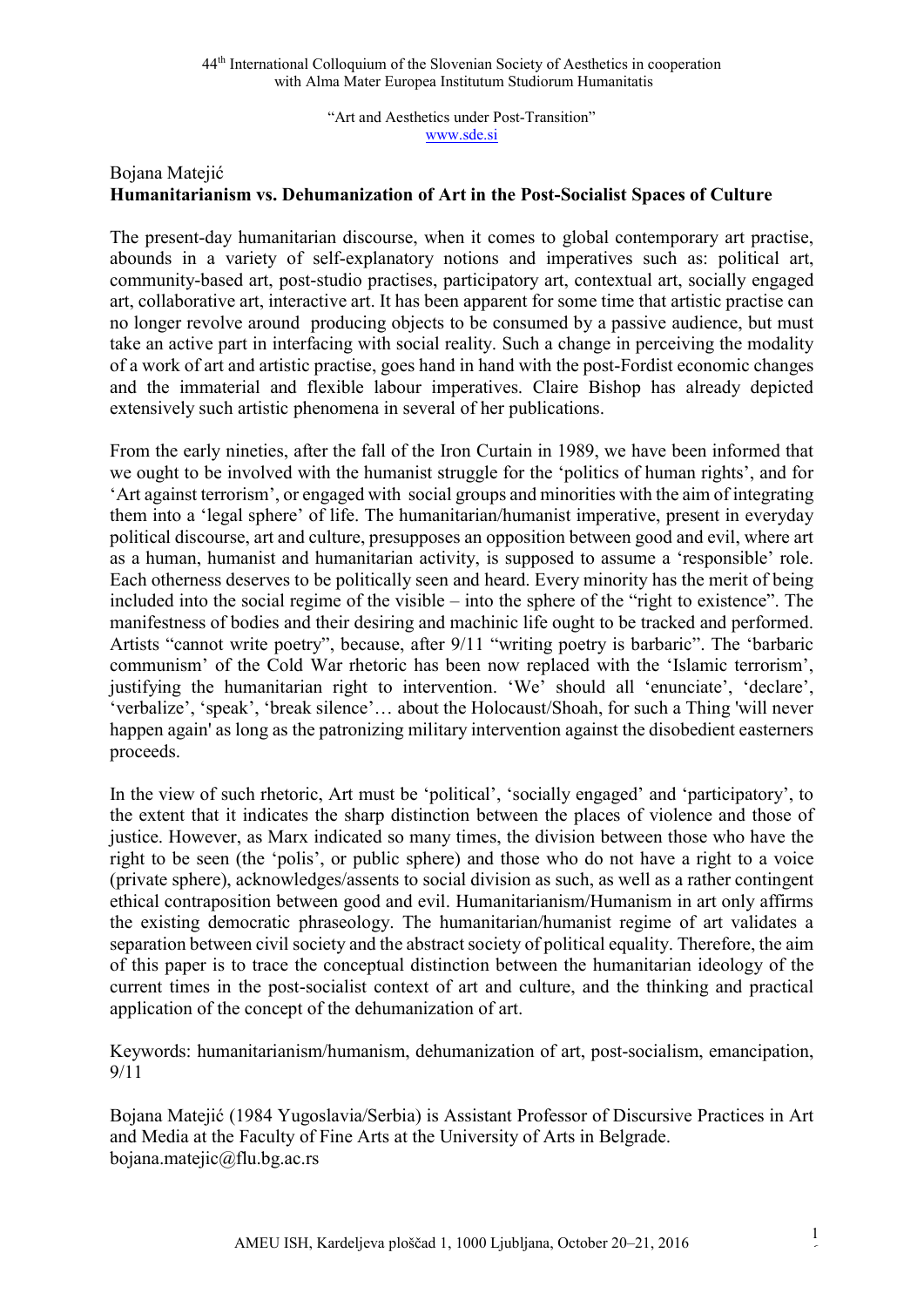#### Sebastjan Leban Radical Critical Politics/Aesthetics

The purpose of the paper is to define and elaborate an analysis of the formation of *radical* critical politics/aesthetics that evolves as a new emancipatory practice within art and theory. It is the intention of the paper to highlight the formation of radical critical politics/aesthetics as a reaction to the master/slave dialectic imposed within capital and coloniality. The research does not lean solely on the classical colonial differentiation First World/Third World but it bases its analysis on the missing element located in the duality First World/Second World. The paper discusses the formation of the master/slave dialectic that does not concern just the colonial subject but it likewise marks the new subaltern of post-Fordism. In the New Economy we are confronted with a functionality of subalternity/coloniality spreading from every pore of society, be it in the colonies or in the First/Second World. The concept of the *radical critical* politics/aesthetics can be related to the international research run by the Transnational Decolonial Institute entitled Decolonial Aesthetics/Aesthesis, that aimes at analysing the conditions and mechanisms that define the devaluation of life in the Third World by the colonial imperial policy. The project Decolonial Aesthetics/Aesthesis emphasises the decolonial paradigm of why the "Western aesthetic categories like 'beauty' or 'representation' have come to dominate all discussion of art and its value, and how those categories organize the way we think of ourselves and others." (Walter Mignolo, Decolonial AestheTics/AestheSis, 2013). This differentation that is based on the master/slave dialectic defines not solely the research Decolonial Aesthetics/Aesthesis, but is constitutive for the proposed research as well. It is within the master/slave dialectic that we see a form of representation that allows not only the seclusion of the colonial subject within the limits of coloniality, but also the structuralization and the reproduction of the master/slave dialectic within capital.

Contrary to the Decolonial Aesthetics/Aesthesis that performs and de-links within the parameters of aesthetics, Radical Critical Politics/Aesthetics performs and de-links within politics. Thus the paper proposes a formation of a new form of discursive/theoretical/artistic practice that has as a purpose the formation and activation of the political subject. This does not imply an erasure of aesthetics within art but a formation of a new form of dialectic between politics and aesthetics. We can say that the paper embraces a continuation of what in the 1930s was a significant field of the debates on the purpose, role and form of aesthetics and politics. For Walter Benjamin, was significantly important what are the choices we make as authors, as intellectuals. Either we are going to reproduce the master and by this enforce his position of domination over the oppressed, or we are going to stop reproducing this reality and instead actively engage in a radical critical action against any form of oppression. A condition that today as much as in Benjamin's time defines the choice we have to make in structuring our work.

Doc. dr. Sebastjan Leban, theoretician and researcher; works in the field of theory and art; holds a PhD in philosophy; co-founder and co-editor of Reartikulacija (2007-2011); docent at the Academy of Visual Arts (AVA) in Ljubljana (SLO). Research fields: political economy, decolonial and postcolonial studies, cultural and visual studies. e-mail: lsebastjan@gmail.com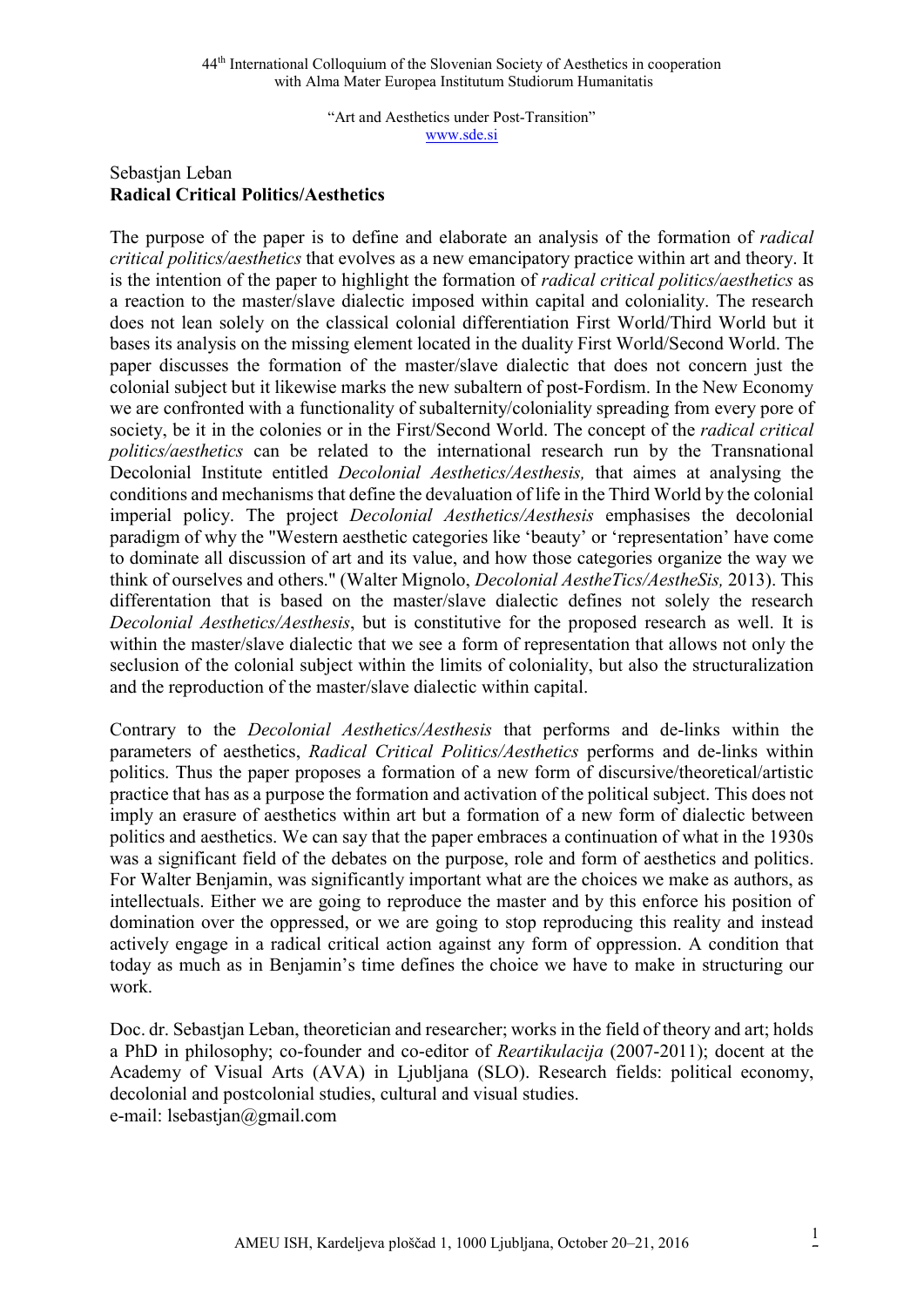## Lev Kreft Squaring the Circle: Troubles with Artivism

After transition from socialism to capitalism and from Yugoslavia to nation-state(s) when art and culture have lost their political significance another transition, this time potentially global, has been announced: the transition from late capitalism to post-capitalism. The Crisis strengthened this announcement, and opened way for rethinking of what can art do (in practice), and how can this rethinking stick with post-modernist and post-structuralist elements (split subject, end of utopia…) and engage some Marxist or other radical activism into provisionally coherent artistic credo. Many young artists turned themselves into theoreticians just to answer what can art do? and how can utopian perspectives re-enter the aesthetic and cultural field. These approaches together with given circumstances of practice produced a situation of "squaring the circle". The paper will present some of these artistic theoretical models of contemporary artivism, and explain the circumstances in two steps. The first one will present contradictory ideological connotations on the crossroad of two dichotomies (capitalism – art, and art – practice), the second one will outline in what way "squaring the circle" problem is produced.

Lev Kreft (1951) graduated and defended his PhD at Faculty of Arts – University of Ljubljana. In ancient times he worked at Cultural Association of Ljubljana, at the Union of Socialist Youth in Belgrade, and at the Marxist Center of the Central Committee of the League of Communists of Slovenia. In new age he was Member and Deputy Speaker of the Parliament of the Republic of Slovenia, and professor at Ljubljana University. He teaches aesthetics, philosophy of art, cultural history and philosophy of sport. In addition, he was director of the Peace Institute in Ljubljana. Married, father of two grown-up daughters and five grandchildren – four grandsons and one granddaughter, all still minors.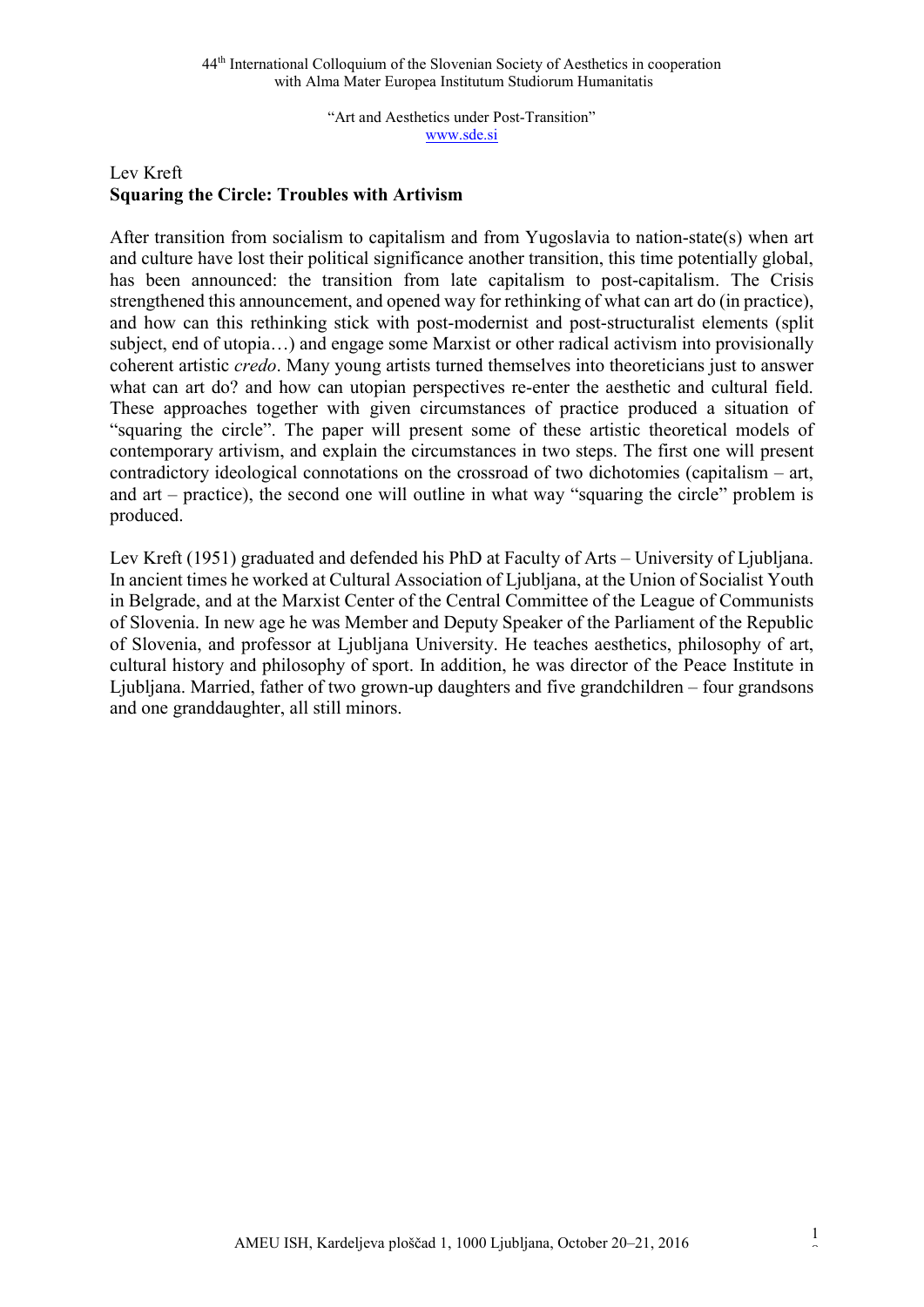### Mojca Puncer The Case of Participatory Art in Slovenia Under Post-Transition

With independence in 1991, Slovenia entered the transition period that led to neoliberal capitalism, crucial for forming new production conditions in art. As a consequence, this changed artists' modes of work, their relations to audiences and an experience of art that has found itself being pushed more and more to the fringe of social events. This is one of the reasons for critical performative, participatory and research practices traversing traditional institutional venues, alternative places and broader social spaces.

The origin of participatory art practices was introduced to Slovenia by the neo-avant-garde group OHO in particular. The neo-avant-garde legacy still resonates in the contemporary participatory art and its articulations of public and social space. This tendency was, after OHO's programming conceptual projects from the end of the 1960s and the beginning of the 1970s, continued by the alternative scene of the 1980s. In the 1990s, the visual art in Slovenia started to problematize conventional art norms in a multidimensional manner, including in relation to social spaces and their mechanisms: new strategies of entering into urban public and social spaces appeared. From the 1990s onward, the focus of interest by individual artists and art collectives is often directed towards the community. Among those who actively direct their artistic creation to this field in Slovenia and abroad are Marjetica Potrč, Apolonija Šušteršič, Obrat association and the Association of Fine Artists of Celje (Društvo likovnih umetnikov Celje—DLUC).

These artists are interested not merely in the overlooked aspects of the local urban space in their research, but also in the relationships with the local residents of the space of exploration itself, as well as in the aesthetic and conceptual relationships with the gallery audience and the general public. The participatory process at a specific location itself does not actually have a secondary audience, which makes the public critical discourse in the form of an exhibition all the more important. Creating works/projects following the principles of participation is necessarily integrated into a network of connections with specific historical and socio-political contexts as well as everyday life situations.

Among the examples which importantly contribute to questioning production and other interpersonal relations both in the spheres of art and culture respectively, as well as in broader social reality, is the establishment of someone's own (fictitious or phantom) institutions, research platforms, etc. The common attributes of such projects are a certain affinity towards conceptual art, expansion from "just art" to social space, urban contexts, forms to which we can attribute a relational form, participation and striving towards community despite the heterogeneity of their formal approaches and content accents.

In this paper we shall focus particularly on those contemporary artistic articulations by Slovenian artists that are actualized in different hybrid forms of experimental spatial, aesthetic and habitation practices playing a connective role in a community. Central to those projects concerned with the production of spaces is the question of the role of the public in their involvement in decision-making processes regarding spatial practices, since these projects are connected to the local community's ways of habitation.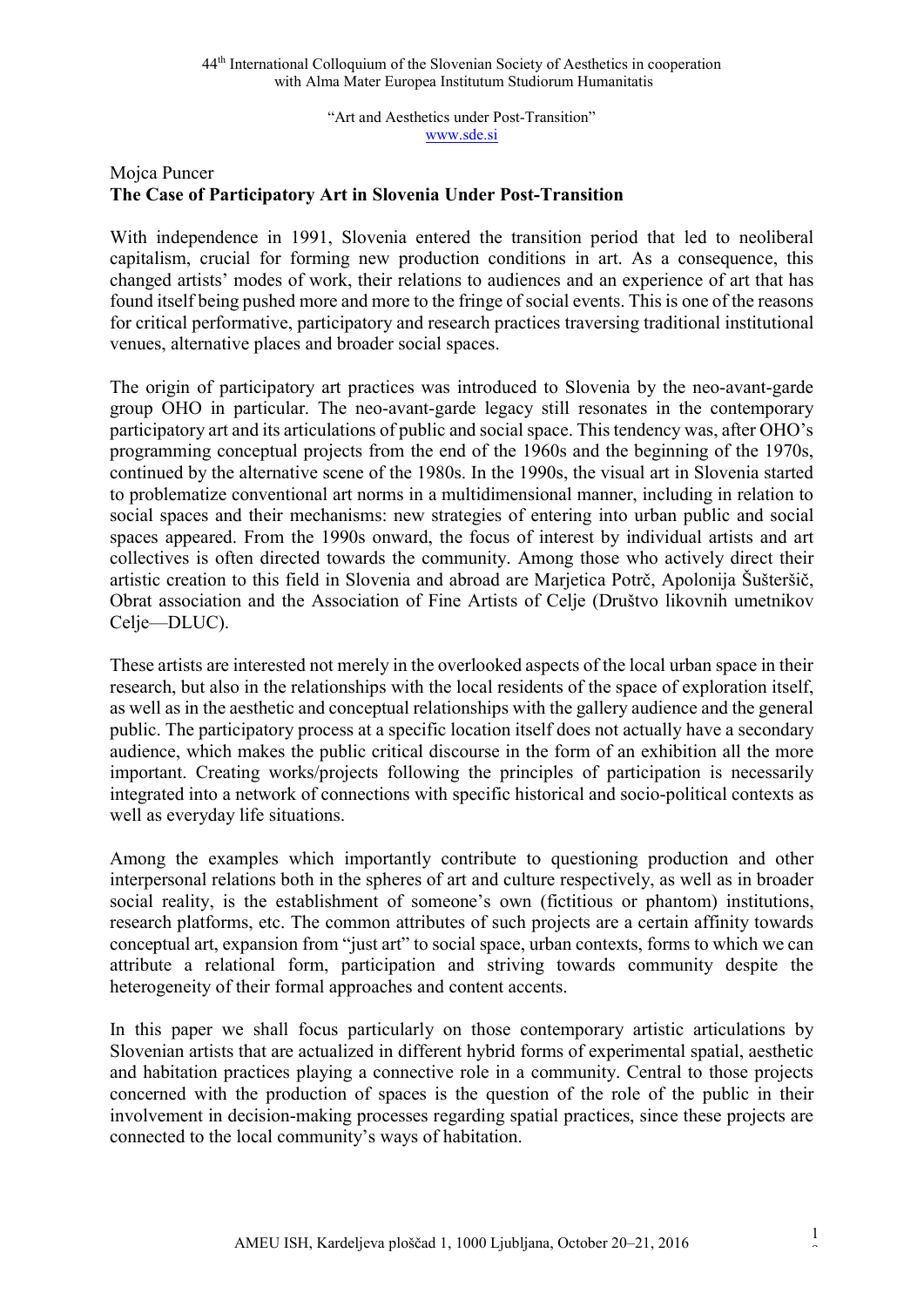The practices discussed here are permeated with life-forms of a specific cultural environment, and these are the hubs where we need to look for new strategies of phenomena like participatory, community-oriented art—not in the sense of searching for an ideal model, but rather in the sense of experimenting with open concepts that question anew dominant relations and ideologies, and open horizons for new intellectual articulations and incentives to act.

Mojca Puncer holds a doctoral degree in philosophy from the Faculty of Arts at the University of Ljubljana. She is an Assistant Professor of Philosophy at the University of Maribor. She works as a university lecturer, as an independent theoretician, critic and curator in the field of contemporary art, as a cultural educator and as a publicist. She is a member of the executive committee of the Slovenian Society of Aesthetics. She writes for a number of Slovenian and international publications. She is the author of the book Contemporary Art and Aesthetics (2010).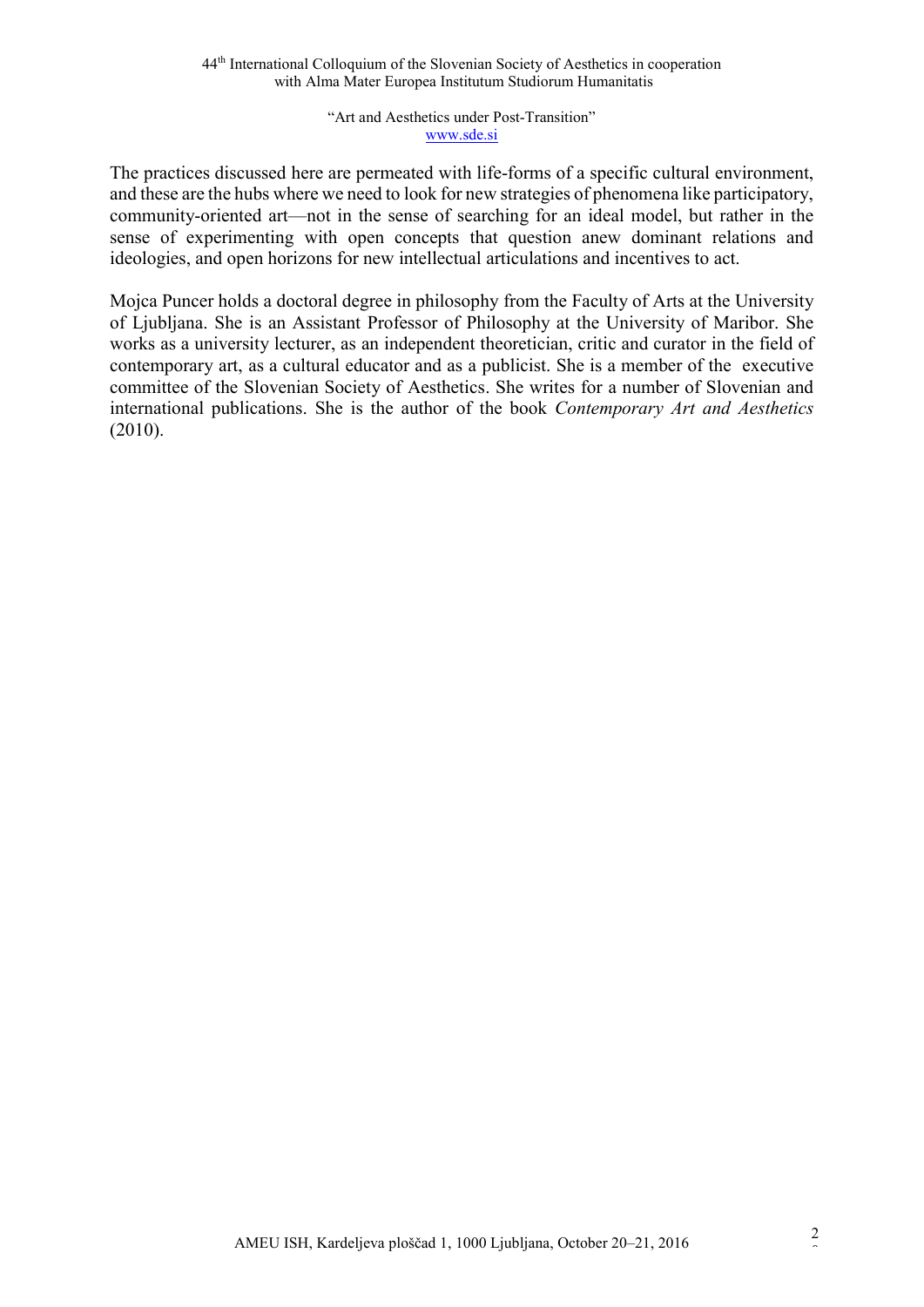# Tomaž Toporišič Post-Transition and the Consequences of the Performative Revolution

The paper will deal with the fact that at the outset of the  $21<sup>st</sup>$  century, both art practice and theoretical field are doing their best to respond to altermodern (Nicolas Bourriaud) reality of global restructuring in postsocialist and post-postcolonial societies. It will focus on some examples of the possible ways in which theoretical approaches and art practices can embrace various discourses of the late 20<sup>th</sup> century and the beginning of the 21<sup>st</sup> Century. I will try to get answers to the following questions: How did art and theory in and about Central and Eastern Europe respond to globalization and cosmopolitanism? How did post-transitional changes affect the identity of culture, arts and theory in European and wider perspectives? How can artistic practices and theoretical approaches to (post)modern and post-transitional society react to and reflect upon these new realities? To what extent does the postsocialist condition alter the identity, the role, and the conceptualizations of cultural practices and theories at the beginning of the 21st century? We will start with the term postsocialist politicized art as defined in a provocative volume Postmodernism and the Postsocialist Condition (ed. Aleš Erjavec) and its definition of the specificity of art in the so called Second and Third World using "postmodernist techniques and procedures" and carrying them in original ways." We wil proceed with Nicolas Bourriaud's term altermodernism as the in-progress redefinition of modernity in the era of globalization, stressing the experience of wandering in time, space and medium and the possibilities of adapting it for the research of performing arts practices if the post-transitional countries. And hopefully we will get to the provisionary answer to the question Richard Schechner asks in his book *Performance Studies, an Introduction*: "If a globalisation was treated as performance, what kind of performance would it be?" Post-transitional art can be interpreted in hundreds of ways: as a collection of stereotypes, as a return to the avant-garde or as a new birth of altermodernism, as the art of detachment from ideologies and as the manifestation of a fatal attraction to totalitarian aesthetics, as a search for the modernist sublime in chaos and entropy and as production of fluid heterotopia and hybrids ... But without any doubt – as Martin Jay points it out – it is are sult of  $\varepsilon$  when global cultural change, the most significant political transformation of the second half of the twentieth century: the transition from failed Communism to an amorphous and still-unsettled something else".

Tomaž Toporišič is a dramaturge and theatre theoretician. He is a professor in Drama and Performance Studies at Academy for Theatre and Faculty of Arts at University of Ljubljana. He is author of four books. His latest essays: The new Slovene theatre and italian futurism: Delak, Černigoj and the historical avant-garde in Venezia Giulia (2014), (Re)staging the rhetorics of space (Neohelicon, 2014) and Deconstructive readings of the avant-garde tradition in post-socialist retro-avant-garde theatre (Aesthetics of Matter, 2013).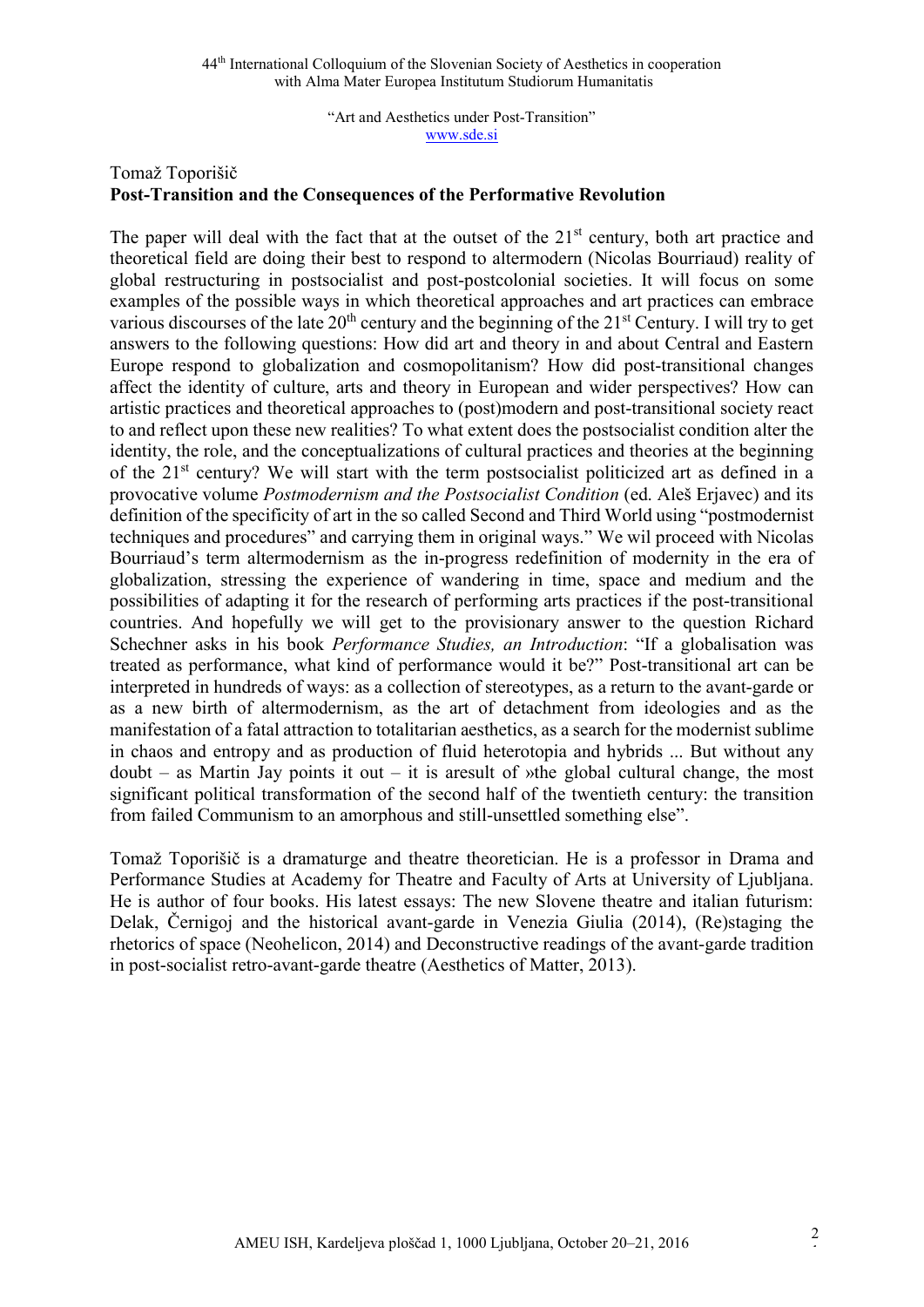# Kaja Kraner Production of Contemporary Art: Between Cultural Policy and Production of (the Effects of) Truth

In the Slovenian cultural space, the past few years saw the analyses of contemporary art that try to discuss the subject systematically at least to a certain degree shift their focus to the analysis of the relations of changes in production in transitional states (flexibilisation of work, precarisation, etc.) and "formal" specifics of production itself (the so-called relational, participatory, etc. turn or rather forms). As our contribution will try to demonstrate, the key problem is that in most cases these analyses fall under what is called normative critical analyses. On the one hand, they reflect the current situation from the point of view of economic or cultural policy, the previous (socialist, social-democratic) cultural and political model, which means that they are simultaneously fundamentally tied to the dominant conception of the function of cultural and art production in relation to the broader social sphere. On the other hand, normativity is also at work in a more direct connection to the production of contemporary art: if not as the dominant disciplinary norm linked to art tradition (e.g. art history), then as a norm generated by the dominant discourse that accompanies art. At least in the Slovenian space, the norm of the committed, socio-critical, etc. contemporary art virtually never becomes the subject of analysis in the context of "progressive" discourses.

As we will try to demonstrate, the key problem of the so-called normative critical analyses may not necessarily lie in their "spontaneous ideology", but in their narrow-mindedness. We will therefore first try to delineate the most obvious changes in production in the local field of culture and art—for instance the introduction of financing through tenders since the 1990s, a process that could be defined as NGO-isation—and then focus primarily on the workings of neoliberal cultural policy. We will refer to the conception of (neo)liberalism as a technology of power as defined by Michel Foucault in his lectures at College de France in the years 1978 and 1979. At the same time, we will try to examine the mechanisms of regulating the production of contemporary art through Foucault's method of studying (the micromechanics of) power, where the latter is placed under the two main points of our title: on the one hand under legal rules that formally limit power, and on the other under the effects of truth that are a product of power and simultaneously reproduce it.

We will use the conception of neoliberalism as a technology of power to outline the ways in which cultural and political reforms reorganize the organization of cultural and art production, what are some of the consequences they bring about, and ultimately how does the changed "environment" or the framework of culture and art production inevitably transform the field and horizon of its "struggles". In this respect, as we will demonstrate, cultural policy as one of the mechanisms of regulating contemporary art production, especially in the context of individual post-transitional states where it is primarily funded by the state, will have to be thought in parallel to social policy, the sphere of the social, and in connection to the "caring" middle class. In parallel, therefore, to mechanisms of "accumulation" of human capital, production of models of subjectivation, technologies of power, power-knowledge, production of social phantasms that mystify power, accumulation of cultural, symbolic capital, etc.

Kaja Kraner is a Ph.D. student of Humanities at AMEU ISH Ljubljana. She is an art critic and program collaborator of Pekarne Magdalenske mreže and editorial board member at the journal ŠUM, redactor of the broadcast Art-area on Radio Student.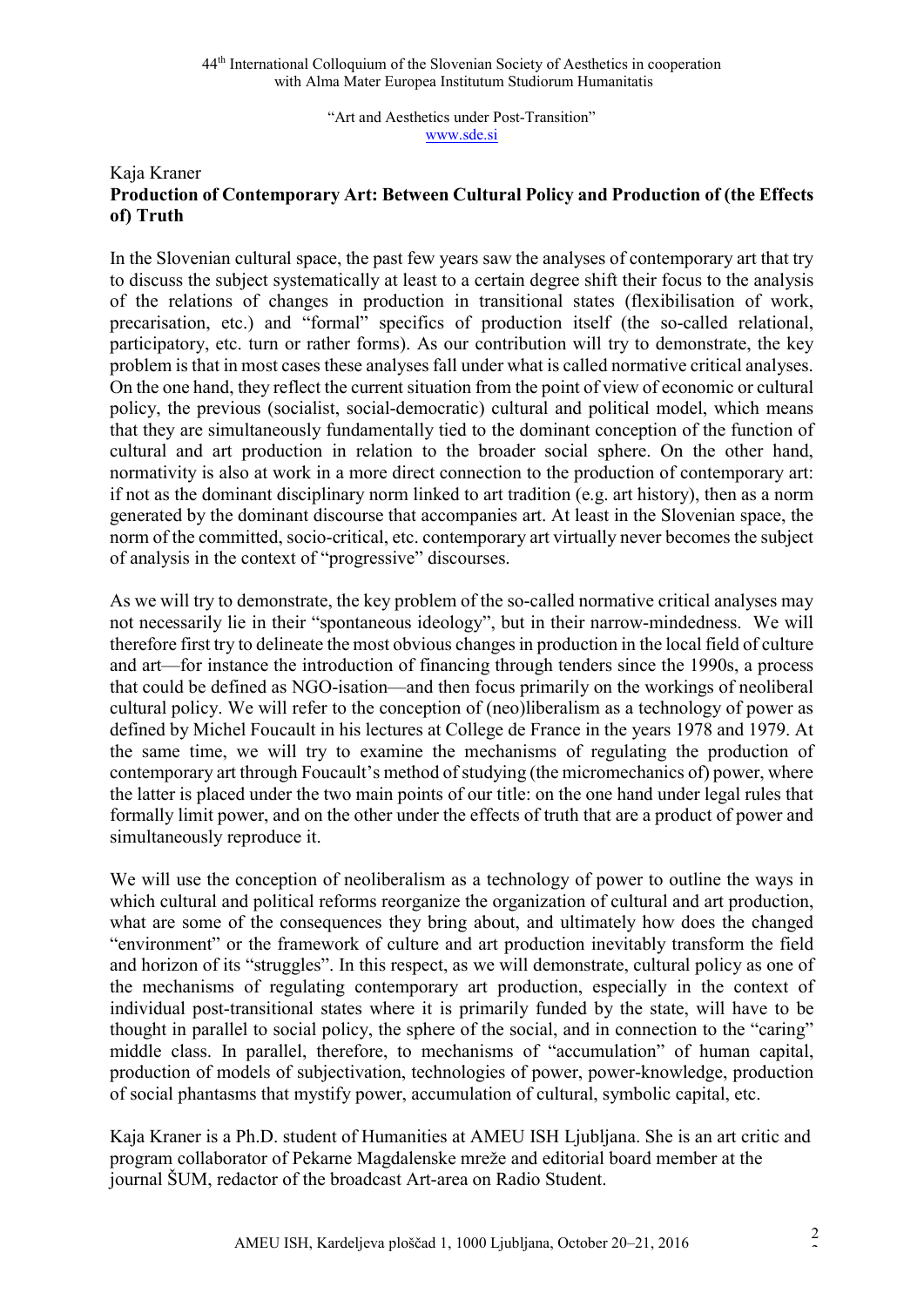### Gita Zadnikar Aesthetics, Art and Movements of Resistance

Proposed paper submitted to the conference Art and Aesthetics under Post-Transition addresses the topic of the existing changes of the relationships between art and politics, as well as between art and ideology, in the so-called post-transition period in Slovenia. The main task of the paper is to present and compare how art was used, incorporated or understood in the social movement struggles (student, ecological, anti-nuclear etc) in the past (socialist) era and how that relationship is manifested today, when social emancipatory movements act locally, marked by the posttransition, but at the same time are transnational and a part of globalised struggles.

Movements of resistance and emancipatory processes changed their field and mode of operation. In a globalised world they (have to) act transnationaly. Since the 1990s such emancipatory social movements are recognized as new (usually "grassroots") social movements. In contrast to experiences from the past such movements are not hierarchical, authoritarian and do not aspire to win the state power and change the society from the above. Global movement is in fact a multitude of initiatives and struggles from below which create a non-hierarchical conglomeration of contemporary global resistance. After two decades of global resistance (since the protests in Seattle in 1999) the question of its impact often arises. Due to many defeats it seems that the neoliberal rule is inevitable. However, the modes of resistance are faster than the rule of postmodern capital. From the alter-globalization protests of the global and local social forums to Occupy and anti-austerity movements in Greece and Spain - all these consist of a heterogeneous mixture of initiatives and topics. How can, in this context, the aesthetics of social movements in the past two decades in Slovenia be understood? Which are the movements that occured in Slovenia in the post-Seattle era and what was the role of art within the movements? How social movements in the past and present understood and accepted art and how art and artists in the context of social movements worked and work against ideological and epistemological positions of power in different circumstances, will be the main issues that the paper will address.

Gita Zadnikar is a research fellow at Institute for Civilization and Culture and Alma Mater Europaea - Graduate School of Humanities. She holds a Ph. D. in Sociology from University of Ljubljana (Alternative Media and Globalization). Her research topics: alternative media, media activism, social movements, history, media, migration and media and cultural memory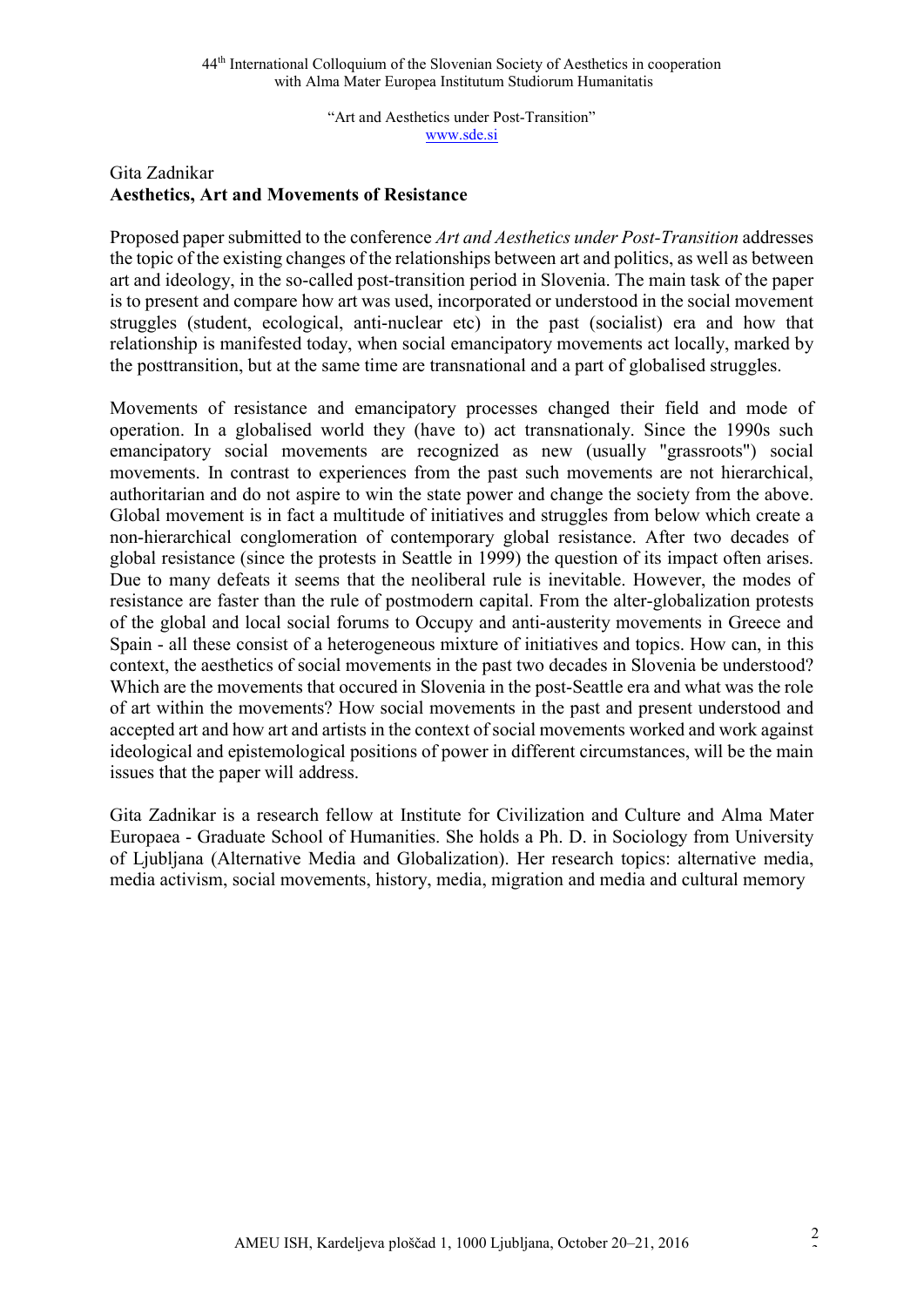## Alja Lobnik, Pia Brezavšček What Becomes of Art After Future Ends? The Example of Rog Factory

In the context of Slovenian cultural production, the transitional period was a time of promises, a time of faith in the future when the newly established models of state co-funding led to the formation of stable art institutions that have survived to this day. However, the transition to the post-transitional period did not lead to the promised future, but proved to be a shift into a period "after future", in the words of Franco Berardi–Bifo. Hope turned out to be a privilege of the transitional art generation, while the post-transitional generation was left either to fight for the remaining crumbs on the artificially established yard sale of state and municipal tenders or to necessarily adapt to market demands, which inevitably encroaches upon the autonomy of artistic content. Currently, the alternative to this impossible situation is embodied in the Rog factory, or rather in everything that has been linked to its name through the movement to save the factory from destruction. This complex state of affairs is especially important in connection to the status of art under the given production conditions and represents the framework for a reflection upon (the current and) possible alternatives/practices. It is therefore no surprise that many art initiatives took and is still taking place under the Rogoviljenje event that was established while the factory is being defended. These encompass grassroots initiatives that were already active in Rog as well as other, equally well-established and even institutionalized initiatives and support groups. What obviously arises at this point is the question of appropriation and symbolic capitalization of (grassroots) forces. Where is the dividing line between offering support to a movement, between empowerment on the one hand, and on the other even sheer exploitation of art itself through such an affiliation? Decentralization of Contemporary Art Rog, an exhibition that took place on 9th July 2016 in support to the autonomous space of the former Rog factory and was meant to feature a broad spectrum of artists and curators of different generations and prominence, opened a fundamental question of such "inserted" artistic practices. The motivation to cooperate should not be attributed to political motivation, but rather to accumulation of authorial capital as one of the main postulates in the competitive logic of public tenders. Even though the users of the factory initially intended to politically instrumentalize a bunch of names that were to be presented as a letter of support, this artistic gesture, i.e. the exhibition, irrevocably bound them to the field of art, as they themselves reflect on their own practice. It is in this double spiral of instrumentalization that occasional potentialities and solidarities, such as are possible under this heterotopic (autonomous) space, can nevertheless arise, beyond the models of state co-funding, logic of authorship and well-established structures of friendships and networking.

On the art market, the need for a critical point of view is well aligned with the demand, but due to this double helix the critical potential loses its edge. The need exists on the declarative level to boost its own authorial capital. The same question without a doubt arises with theoretical appropriation of movements such as the Ohranimo tovarno Rog movement, in which the authors of the present article will inevitably participate. At this point appropriation is an even more slippery slope since in our theoretical practice we do not appropriate mere artistic practices, but the very concept of the exhibition Decentralization of Contemporary Art Rog, and by doing so strengthen our own authorial (theoretical) capital. Consequentially, the double helix politicizes the scholastic and academic practice itself.

The logic of appropriation of experimental, grassroots spaces can therefore be understood in connection to Foucault's conception of neoliberalism and the (neo)liberal dispositif of power